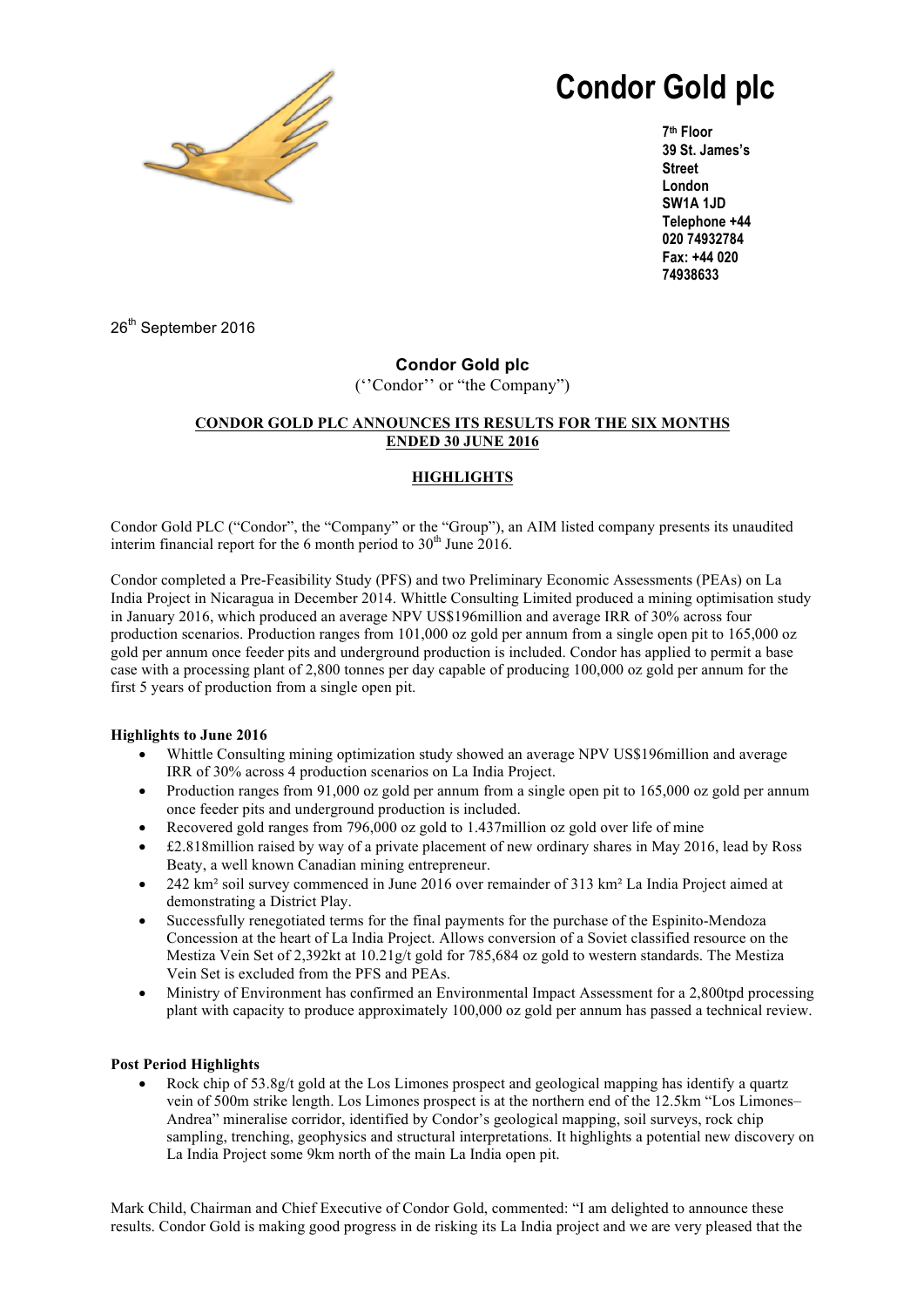Ministry of Environment in Nicaragua has confirmed an Environmental Impact Assessment for our proposed processing plant with the capacity to produce 100,000 oz gold per annum has passed a technical review. The extensive soil sampling program, rock chip sampling and geological mapping continues to yield positive results, enhancing our interpretation of the geology and demonstrating the potential for a substantial gold District at La India Project. The Board of Condor Gold continues to use its best endeavours to maximise value for its shareholders."

A copy of the Company's unaudited Interim Report for the six months ended  $30<sup>th</sup>$  June 2016 is also available on the Company's website, www.condorgold.com

For further information please visit www.condorgold.com or contact:

| Condor Gold plc                 | Mark Child, Executive Chairman and<br><b>CEO</b><br>$+44(0)$ 20 74932784 |
|---------------------------------|--------------------------------------------------------------------------|
| <b>Beaumont Cornish Limited</b> | Roland Cornish and James Biddle<br>$+44(0)$ 20 7628 3396                 |
| Numis Securities Limited        | John Prior and James Black<br>$+44(0)$ 20 72601000                       |
| Farm Street Media               | Simon Robinson<br>$+44(0)$ 7593 340107                                   |

#### **About Condor Gold plc:**

Condor Gold plc was admitted to AIM on 31st May 2006. The Company is a gold exploration and development company with a focus on Central America.

Condor completed a Pre-Feasibility Study (PFS) and two Preliminary Economic Assessments (PEA) on La India Project in Nicaragua in December 2014. The PFS details an open pit gold mineral reserve of 6.9M tonnes at 3.0g/t gold for 675,000 oz gold producing 80,000 oz gold p.a. for 7 years. The PEA for the open pit only scenario details 100,000 oz gold production p.a. for 8 years whereas the PEA for a combination of open pit and underground details 140,000 oz gold production p.a. for 8 years. La India Project contains a total attributable mineral resource of 18.4Mt at 3.9g/t for 2.33M oz gold and 2.68M oz silver at 6.2g/t to the CIM Code.

In El Salvador, Condor has an attributable 1,004,000 oz gold equivalent at 2.6g/t JORC compliant resource. The resource calculations are compiled by independent geologists SRK Consulting (UK) Limited for Nicaragua and Ravensgate and Geosure for El Salvador.

#### **Disclaimer**

Neither the contents of the Company's website nor the contents of any website accessible from hyperlinks on the Company's website (or any other website) is incorporated into, or forms part of, this announcement.

**Company number: 05587987**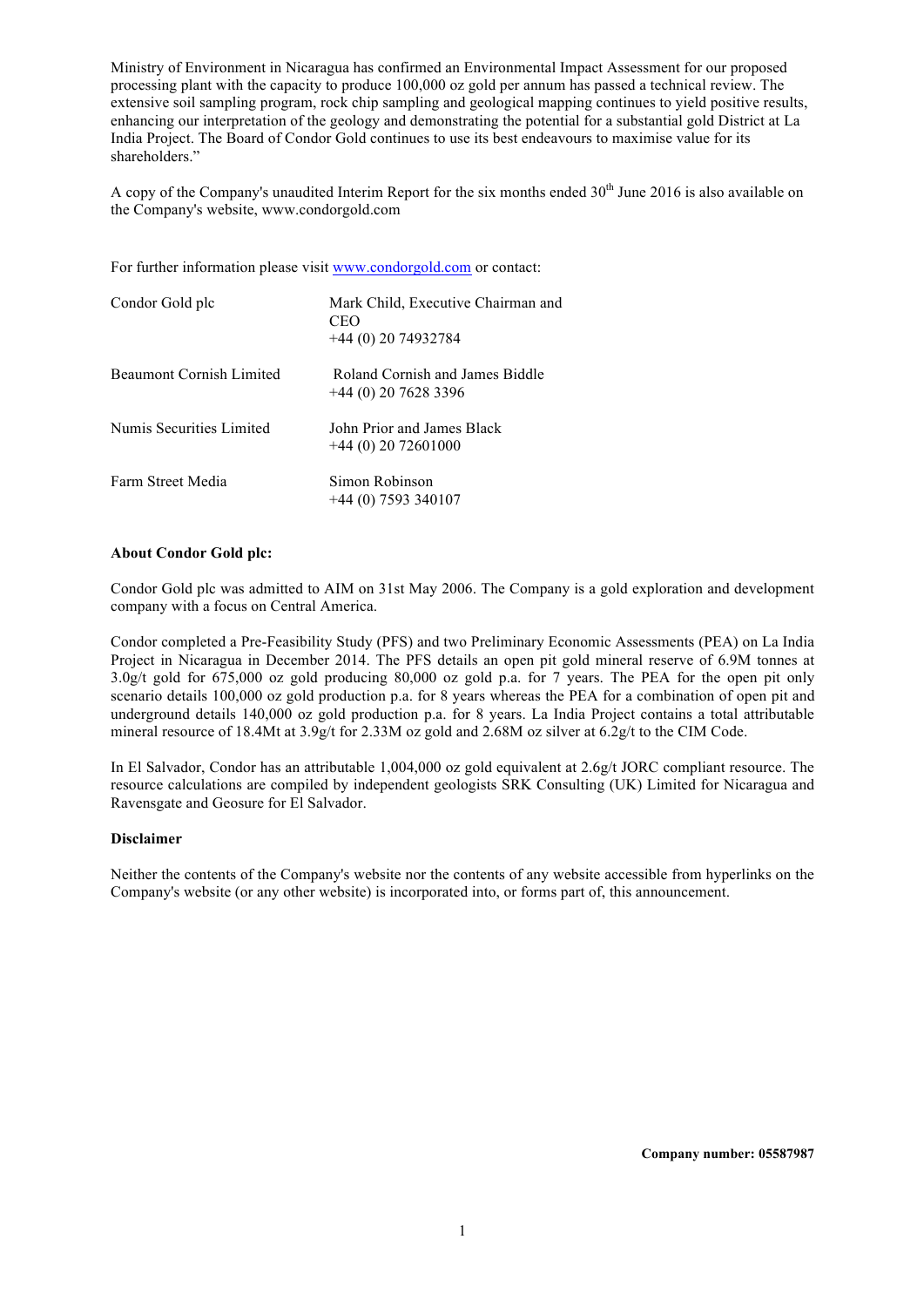**CONDOR GOLD PLC Interim Report and Accounts For the Six Months Ended 30 June 2016**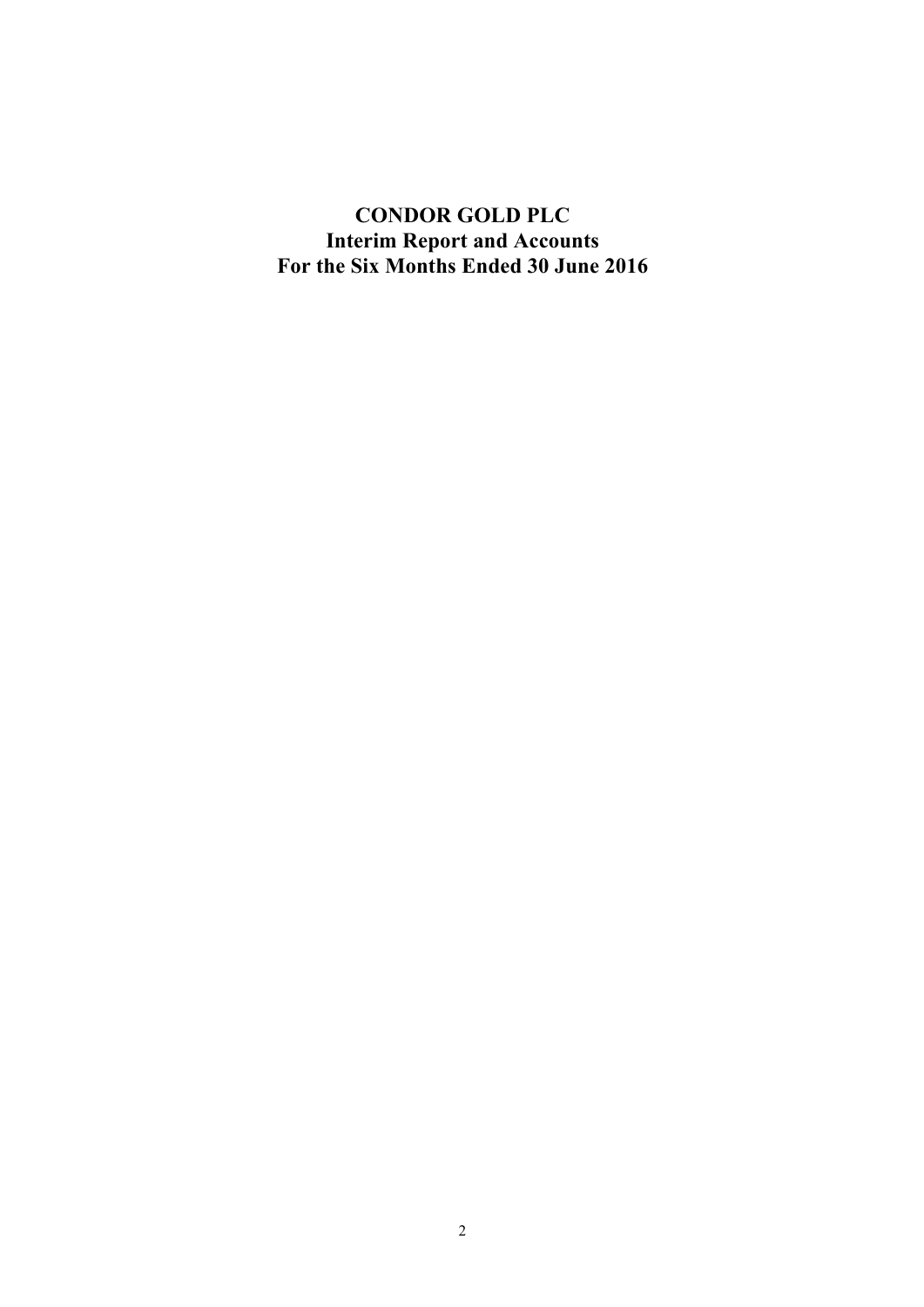#### **CONTENTS OF THE INTERIM REPORT FOR THE SIX MONTHS TO 30 JUNE 2016**

| <b>TABLE OF CONTENTS</b>                            | Page      |
|-----------------------------------------------------|-----------|
| Highlights                                          | 2         |
| Chairman's Statement                                | $3 - 7$   |
| Review of Operations & Project Overview             | $7 - 10$  |
| <b>Concession Data</b>                              | $11 - 16$ |
| Consolidated Statement of Comprehensive Income      | 17        |
| <b>Consolidated Statement of Financial Position</b> | 18        |
| Consolidated Statement of Changes in Equity         | 19        |
| <b>Consolidated Cash Flow Statement</b>             | 20        |
| Notes to the Financial Statements                   | $21 - 23$ |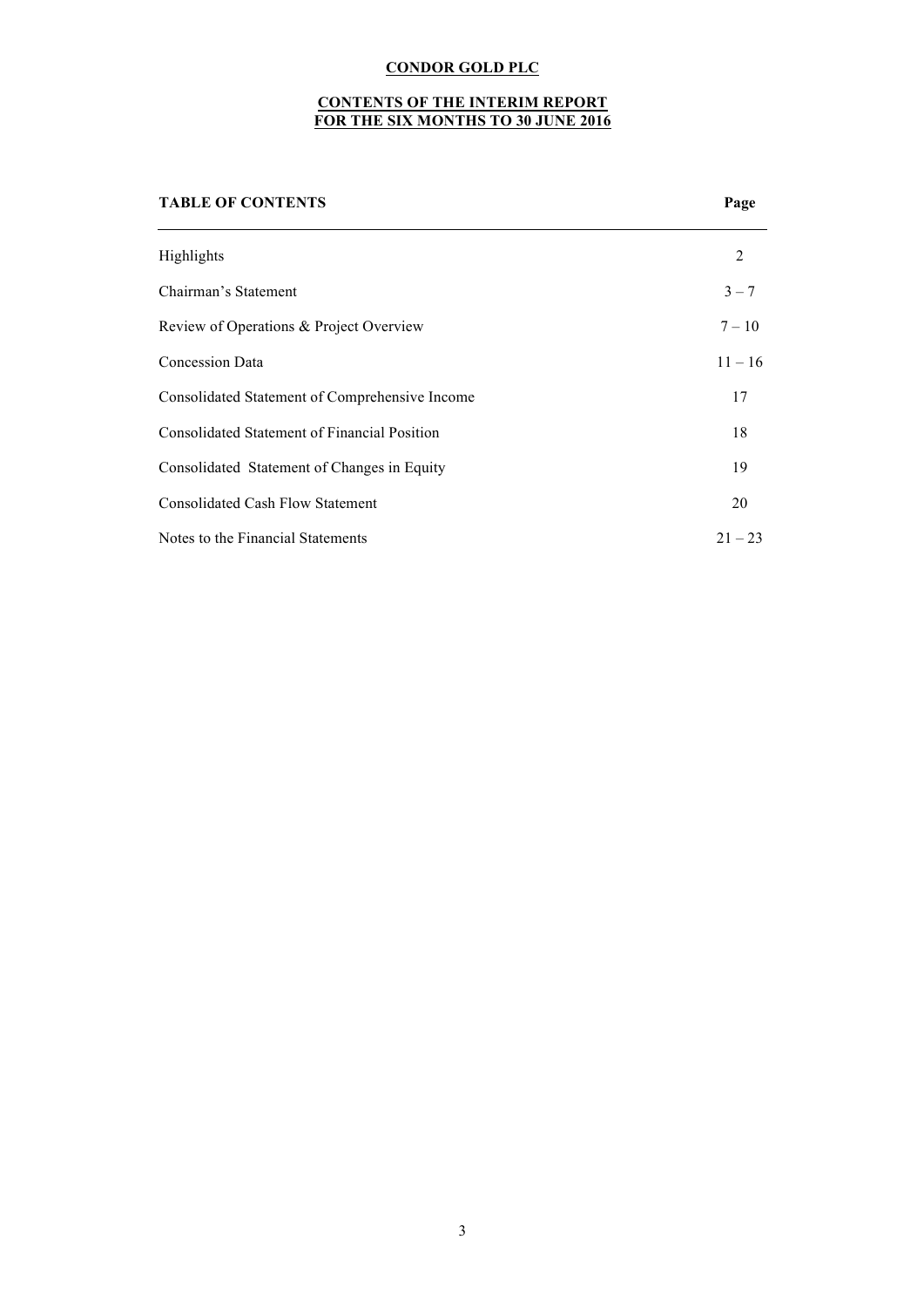#### **HIGHLIGHTS FOR THE SIX MONTHS TO 30 JUNE 2016**

Condor Gold PLC ("Condor", the "Company" or the "Group"), an AIM listed company presents its unaudited interim financial report for the 6 month period to  $30<sup>th</sup>$  June 2016.

Condor completed a Pre-Feasibility Study (PFS) and two Preliminary Economic Assessments (PEAs) on La India Project in Nicaragua in December 2014. Whittle Consulting Limited produced a mining optimisation study in January 2016, which produced an average NPV US\$196million and average 30% across four production scenarios. Production ranges from 101,000 oz gold per annum from a single open pit to 165,000 oz gold per annum once feeder pits and underground production is included. Condor has applied to permit a base case with a processing plant of 2,800 tonnes per day capable of producing 100,000 oz gold per annum for the first 5 years of production from a single open pit.

#### **Highlights to June 2016**

- Whittle Consulting mining optimization study showed an average NPV US\$196million and average IRR of 30% across 4 production scenarios on La India Project.
- Production ranges from 91,000 oz gold per annum from a single open pit to 165,000 oz gold per annum once feeder pits and underground production is included.
- Recovered gold ranges from 796,000 oz gold to 1.437million oz gold over life of mine
- £2.818million raised by way of a private placement of new ordinary shares in May 2016, lead by Ross Beaty, a well known Canadian mining entrepreneur.
- 242 km² soil survey commenced in June 2016 over remainder of 313 km² La India Project aimed at demonstrating a District Play.
- Successfully renegotiated terms for the final payments for the purchase of the Espinito-Mendoza Concession at the heart of La India Project. Allows conversion of a Soviet classified resource on the Mestiza Vein Set of 2,392kt at 10.21g/t gold for 785,684 oz gold to western standards. The Mestiza Vein Set is excluded from the PFS and PEAs.
- Ministry of Environment has confirmed an Environmental Impact Assessment for a 2,800tpd processing plant with capacity to produce approximately 100,000 oz gold per annum has passed a technical review.

#### **Post Period Highlights**

Rock chip of  $53.8g/t$  gold at the Los Limones prospect and geological mapping has identify a quartz vein of 500m strike length. Los Limones prospect is at the northern end of the 12.5km "Los Limones– Andrea" mineralise corridor, identified by Condor's geological mapping, soil surveys, rock chip sampling, trenching, geophysics and structural interpretations. It highlights a potential new discovery on La India Project some 9km north of the main La India open pit.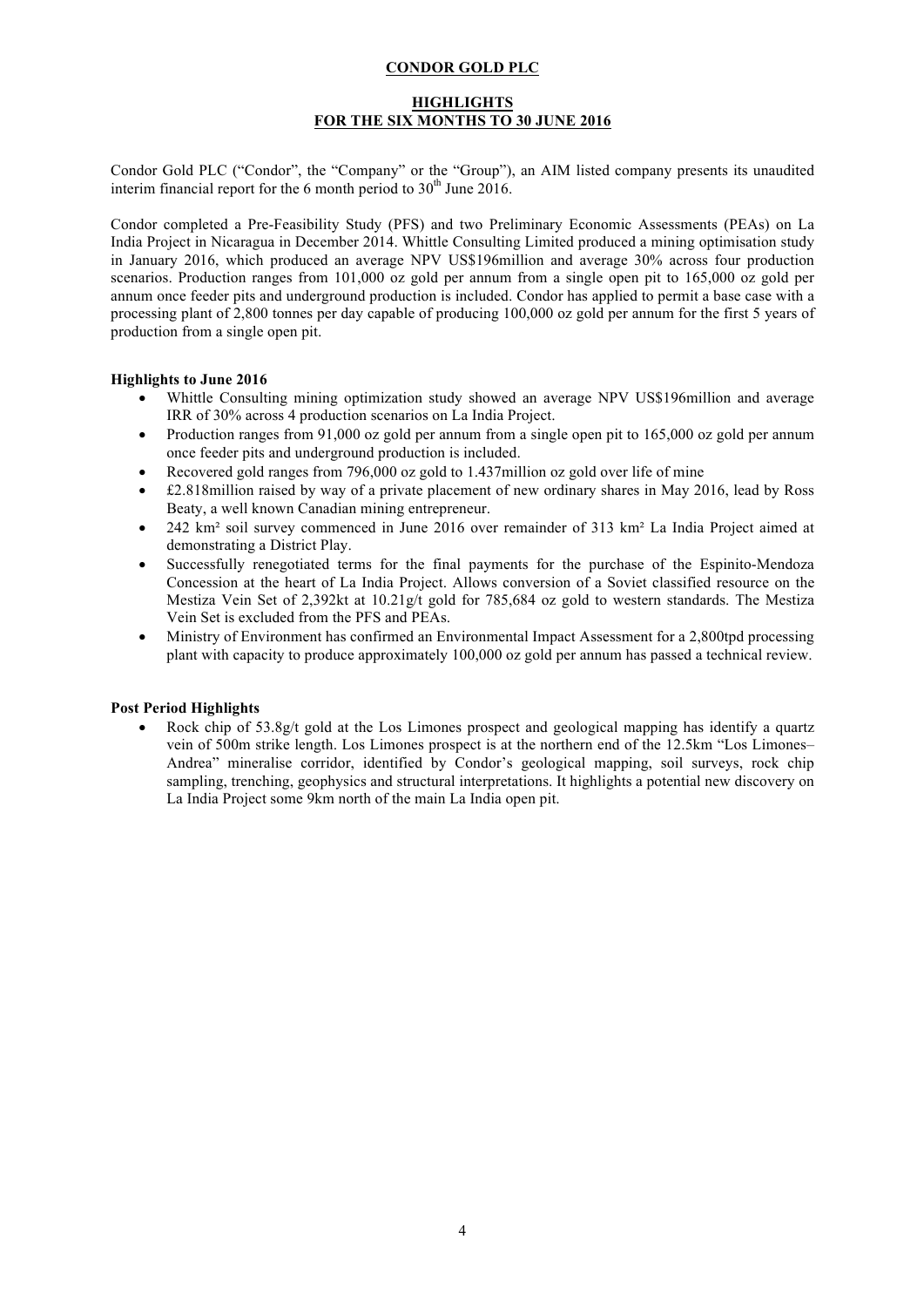#### **CHAIRMANS STATEMENT FOR THE SIX MONTHS TO 30 JUNE 2016**

Dear Shareholder,

I am pleased to present Condor Gold PLC's ("Condor" or "the Company" or "the Group", www.condorgold.com) unaudited interim financial report for the 6 months ended 30<sup>th</sup> June 2016.

In December 2014 the Company released a robust, economically attractive NI 43-101 technical report detailing a Pre-Feasibility Study ("PFS") and two Preliminary Economic Assessments ("PEAs"). The Company spent 2015 and the first half of 2016 executing a twin strategy of de-risking the La India Project, Nicaragua, by preparing and submitting an Environmental Impact Assessment ("EIA") to the Ministry of the Environment and Natural Resources ("MARENA") and developing and implementing a land acquisition policy to acquire approximately 800 hectares of rural land for the site infrastructure, while demonstrating a District scale gold deposit at La India Project through low cost exploration and enhancing the economics of the PFS and PEAs by releasing details of Whittle Consulting Limited's ("WCL") enterprise optimisation study of the mine schedules in the PFS and PEAs to maximum Net Present Value.

In June 2016, Condor received notification from MARENA that it had passed the technical review of a 700-page EIA document submitted in November 2015, which is part of the Company's application for an Environmental Permit for the construction and operation of an open pit mine which includes a 2,800 tonne per day CIL processing plant and associated infrastructure and is capable of producing approximately 100,000 oz gold per annum. The Environmental Permit application process remains ongoing, as further set out below.

The EIA document considers the environmental and social impacts of gold production from the La India Open Pit mine plan, which is a single pit, detailed in the PFS and the Whittle Enterprise Optimisation study as announced on 20 October 2015 and 22<sup>nd</sup> January 2016 ("Whittle Optimisation"). The EIA draws on data from 15 different environmental and social baseline studies, some of which commenced in 2013. In addition to describing the potential impacts of a future commercial mine on the environment, the EIA also contains detailed environmental management plans and social management plans to mitigate and monitor any such impacts.

The EIA describes a processing plant that will have a capacity of up to 2,800 tonnes per day ("tpd") (1.0 million tonnes per annum ("tpa") with an upfront capital cost of approximately US\$120M. Using the Whittle Optimisation Study, production during the first 5 years averages 91,000 oz gold p.a. based on Indicated Ounces only. The Whittle Optimisation estimates 101,000 oz gold production p.a. once the Inferred Material within the pit is included with an all-in-sustaining-cash-cost of circa US\$700 per oz gold. The EIA includes the processing of an additional 10,000 oz of gold p.a. from artisanal miners through the main processing plant, but the artisanal miners ore is excluded from the PFS, PEAs and Optimisation Studies.

The Company is currently preparing the local community and key stakeholders for a full public consultation, expected to be after the Presidential Elections, which are due to be held on  $6<sup>th</sup>$  November 2016. The Government of Nicaragua remains supportive of the new operations at Mina La India.

As previously reported, Condor signed an agreement with ProNicaragua in December 2014, which in the Board's view materially de-risks the permitting process and construction of a mine at Mina La India. ProNicaragua is the official investment and export agency of the Government of Nicaragua, has Ministerial status and reports directly to the President. It was created as a project of the United Nations Development Program www.pronicaragua.org. Condor has cultivated relations with ProNicaragua for over 4 years and has been instrumental in ProNicaragua presenting and supporting the mining industry at the Prospectors and Developers Association of Canada ("PDAC") annual conference in Toronto in 2016 and previous years. The agreement with ProNicaragua allows for two lawyers working for ProNicaragua to be assigned to Condor on a full time basis to assist with permitting, land acquisition and other social areas.

Condor has been working on a land acquisition programme for over 3 years and plans to acquire approximately 800 hectares of rural land for the production scenario in the PFS. ProNicaragua is assisting with a clean up of the land titles. Two independent valuations have been conducted and a strategy is being implemented to secure the rural land by paying 10% of the purchase price of the land to the landowners, who grant Condor an option to purchase the rural land for a two-year period. Offers to purchase the land have been made to all landowners; at the time of writing approximately 30% have accepted.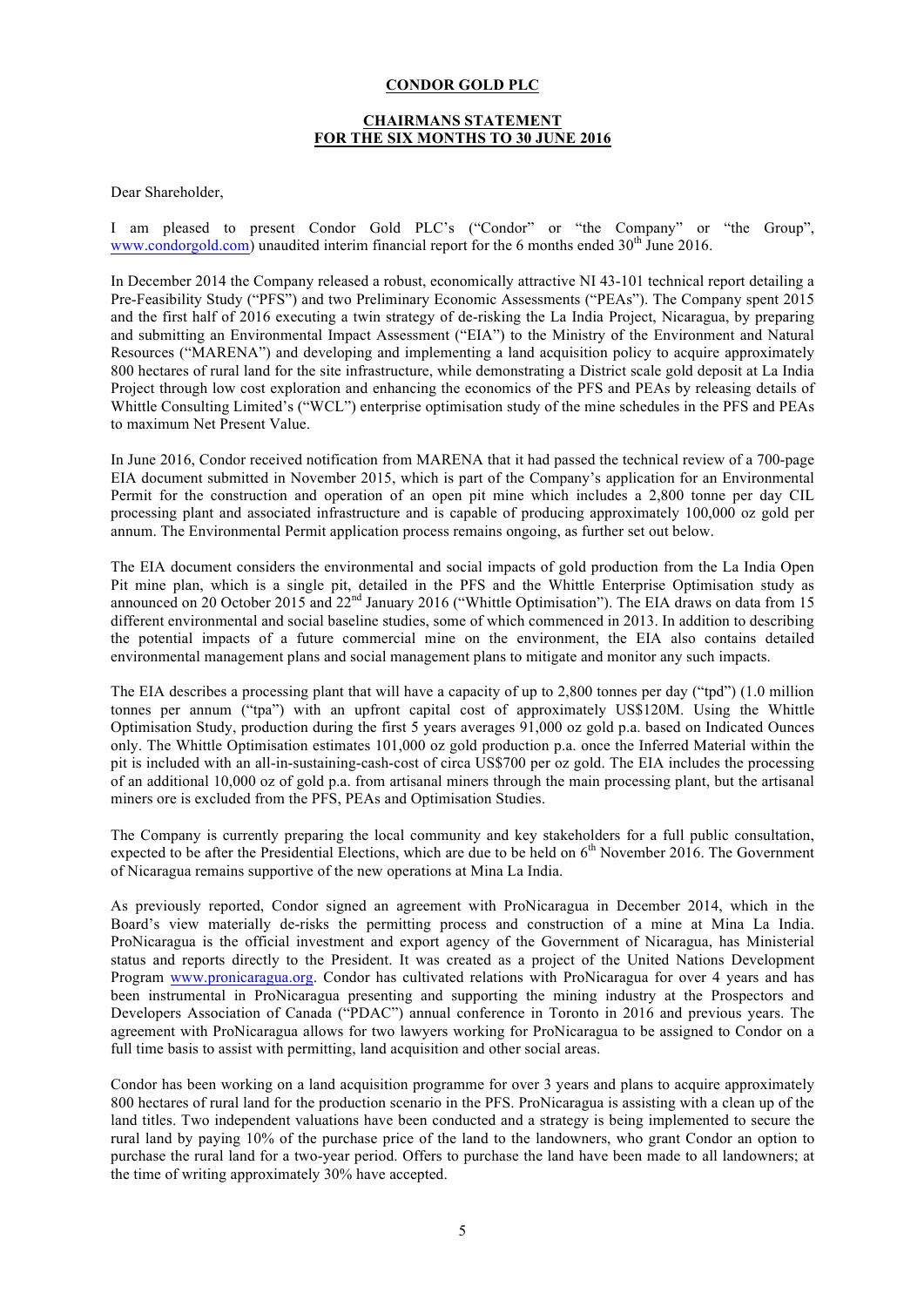#### **CHAIRMANS STATEMENT FOR THE SIX MONTHS TO 30 JUNE 2016**

In January 2016, Condor announced the economic details of an independent mining optimisation study, which was commissioned in 2015, to investigate strategic options to improve project economics. Whittle's Enterprise Optimisation is an integrated approach to maximising the NPV of a mining business by simultaneously optimising 10 different mechanisms across the mining value chain. The Study is a strategic planning tool and is not NI 43-101 compliant. However, Whittle is the recognised world leader in a specialist field of maximising the economics of a mine and has completed work for major mining companies (http://www.whittleconsulting.com.au)

Four production scenarios were assessed, based on the study methodology employed by SRK and Condor.

- The PFS case includes measured and indicated material only from the La India open pit, with a processing capacity of 0.8 million tonnes per annum (mtpa) or 2,200 tonnes per day (tpd).
- The PEA 1.0 case also includes the La India open pit inferred material, with a process capacity of 1.0 mtpa or 2,800tpd.
- The PEA 1.2 case includes all of the La India open pit material, and also includes material from two nearby smaller pits, America and Central Breccia. The processing capacity for this case is 1.2 mtpa or 3,300tpd. This is known as scenario "A" in the SRK technical reports.
- The PEA 1.6 case adds underground mining from La India and America, over and above the material in PEA 1.2. The processing capacity for this case is 1.6 mtpa or 4,400tpd. This is known as scenario "B" in the SRK technical reports.

Validation runs for each case were produced. Optimised runs were generated using multi-mine scheduling, fully variable cut-off grade and stockpiling. Reduced capacity cases were run, also optimised for schedule, cut-off grade and stockpiling. Grind-throughput-recovery relationships were developed for the La India open pit material, and this methodology was used to further optimise the schedule for all cases. Pit and Phase optimisation was completed on the La India open pit using the Enterprise Optimisation economics, which improved NPV.

The gold price for this work is \$1,250 per troy ounce, and the silver price is \$19.75/troz in order to have a like for like comparison with the PFS and PEAs. Metal recoveries were based on the PFS and PEA work completed in late 2014.

Post-tax results are indicated in **Table 1** for the four production scenarios. The Enterprise Optimisation methodology improved NPV in all cases, with decreasing improvements across the larger plant / open pit scenarios. This is due to the Grind-Throughput-recovery (GTR) work being isolated to La India Vein Set only due to limited metallurgical data on the America and Central Breccia. Similar results may be recognized when data is collected and assessed for the America and Central Breccia open pit and underground material. It is important to note that the 1.0 mtpa case does not have a PFS/PEA study equivalent, nor corresponding pit designs, so there is no comparison data. In these cases, improvements are measured against the initial Enterprise Optimisation calibration runs.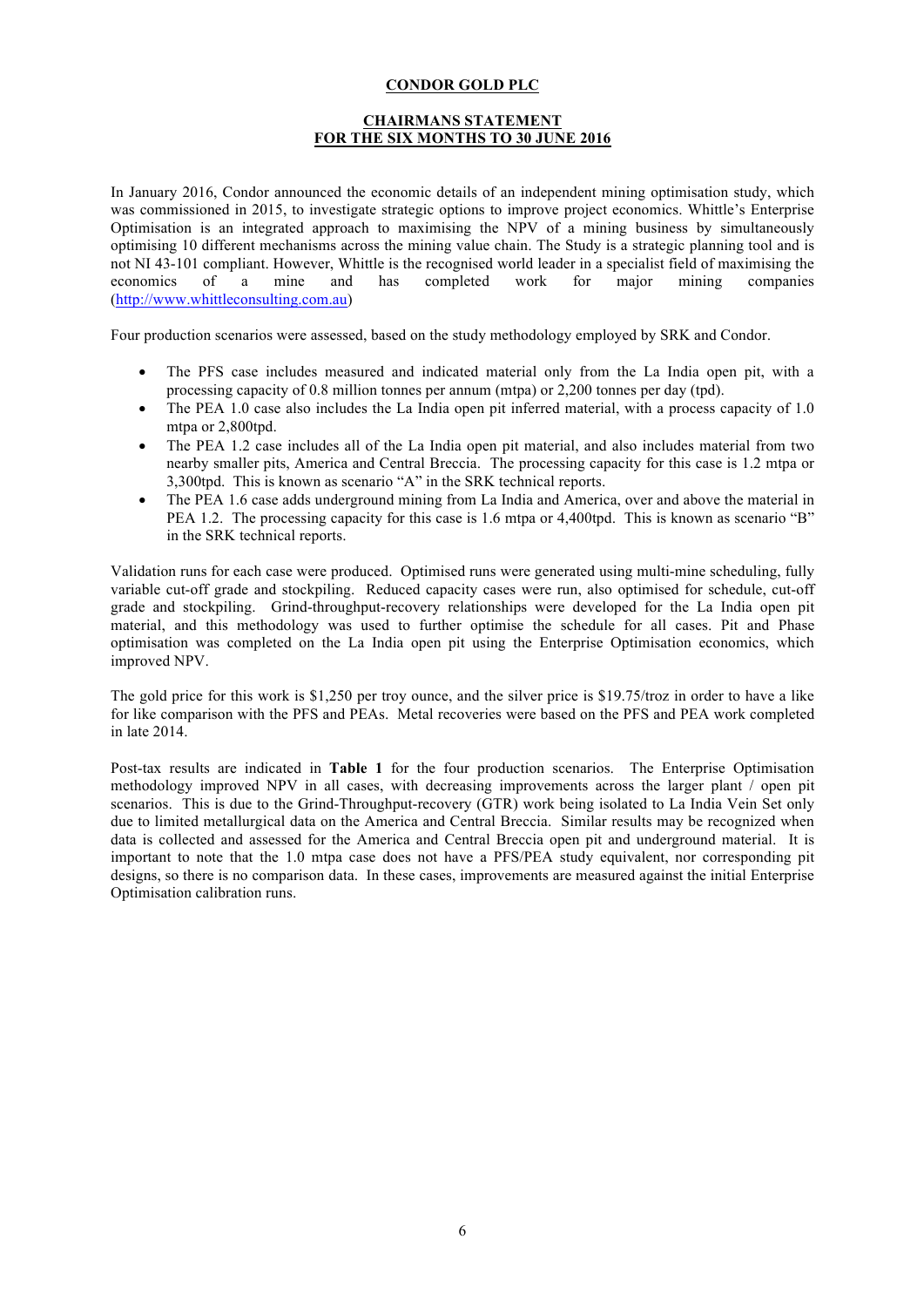#### **CHAIRMANS STATEMENT FOR THE SIX MONTHS TO 30 JUNE 2016**

#### **Table 1 La India Project NPV for four production scenarios.**

|                                                                         | <b>PFS</b>                         |                                     | <b>PEA A</b>                                    | <b>PEAB</b>                                   |
|-------------------------------------------------------------------------|------------------------------------|-------------------------------------|-------------------------------------------------|-----------------------------------------------|
|                                                                         |                                    |                                     | La India                                        |                                               |
| Post-tax NPV5, US\$M                                                    | La India<br>Open Pit<br><b>IND</b> | La India<br>Open Pit<br>$IND + INF$ | Open Pit +<br><b>Feeder Pits</b><br>$IND + INF$ | All Open Pits +<br>Underground<br>$IND + INF$ |
| Study Cases (SRK 2014)                                                  | \$91.7                             | S97.B                               | \$124.2                                         | \$186.6                                       |
| Base- Fixed Mining, nominal<br>throughput                               | \$94.4                             | \$91.8                              | \$125.0                                         | \$195.3                                       |
| Nominal throughput- Prober<br>COG, Stockpile, sched                     | \$98.0                             | \$109.7                             | \$143.6                                         | \$212.4                                       |
| <b>Grind Throughput Recovery-</b><br>La India (inclidesCOG, sp, sched.) | \$122.3                            | \$131.1                             | \$166.0                                         | \$234.7                                       |
| EO Optimized Pit and Phases-<br>all value levers                        | \$167.8                            | \$160.5                             | \$186.5                                         | \$267.9                                       |
| Improvement in NPV                                                      |                                    |                                     |                                                 |                                               |
| Study Cases (SRK 2014)                                                  | \$91.7                             | SYA &                               | \$124.2                                         | \$186.6                                       |
| <b>Full EO Results</b>                                                  | \$167.8                            | \$160.5                             | \$186.5                                         | \$267.9                                       |
| <b>NPV</b> Improvement                                                  | 77.7%                              | 74.8%                               | 49.2%                                           | 37.1%                                         |
| Improvement in IRR                                                      |                                    |                                     |                                                 |                                               |
| Study Cases (SRK 2014)                                                  | 22.0%                              | 20.9%                               | 24.6%                                           | 23.8%                                         |
| <b>EO Internal Rate of Returnl</b>                                      | 30.7%                              | 29.5%                               | 32.1%                                           | 30.0%                                         |
| <b>IRR</b> Improvement                                                  | 39.4%                              | 41.1%                               | 30.5%                                           | 25.9%                                         |

Note: Shaded cells were not run by SRK, Whittle base case used instead.

Note: EO = Enterprise Optimization

Note: 5% discount rate used is standard for comparable TSX-listed companies

#### **Table 2 below is a comparison of production scenarios to PFS and PEAs**

|                                                          |                                   | La India - PFS |                     | <b>All Open Pits</b> |            | All Open Pits + UG |            |  |
|----------------------------------------------------------|-----------------------------------|----------------|---------------------|----------------------|------------|--------------------|------------|--|
|                                                          | Open Pit - PFS<br><b>IND Only</b> |                | Open Pit<br>IND+INF | PEA-A<br>IND+INF     |            | PEA-B<br>IND+INF   |            |  |
|                                                          | <b>PFS</b>                        | Whittle EO     | Whittle EO          | <b>PEAA</b>          | Whittle EO | <b>PEAA</b>        | Whittle EO |  |
| Nominal Processing Plant<br>capacity tpd                 | 2,200                             |                | 2,800               | 3,300                |            | 4,400              |            |  |
| Nom. Capacity in M-tpa                                   |                                   | 0.8            | 1.0                 | 1.2                  |            | 1.6                |            |  |
| Contained gold koz                                       | 674                               | 866            | 955                 | 827                  | 1,066      | 1,313              | 1,554      |  |
| Recovered gold koz                                       | 614                               | 796            | 882                 | 752                  | 985        | 1,203              | 1,437      |  |
| 1 <sup>st</sup> 5 years avg. production<br>gold p.a. koz | 76                                | 91             | 101                 | 94                   | 118        | 138                | 165        |  |
| Production improvement 1 <sup>st</sup> 5<br>years        |                                   | 20%            | n/a                 |                      | 25%        |                    | 20%        |  |

Overall, the independent optimisation analysis conducted by Whittle clearly demonstrates the potential to unlock substantial additional value from the La India Project. Across 3 production scenarios, NPV increases over 50%, IRRs average 30%, the payback on upfront capital costs is between two to three production years, and gold production increases on average 22% for the first 5 years. Whittle's study is a strategic planning tool, which is used to maximise the economics, particularly the NPV, ahead of a "build decision" and can often form part of a more detailed Definitive/Bankable Feasibility Study. It should be noted that WCL's study is not NI 43-101 compliant and would require re-generation of the PFS and PEAs to confirm the improvements.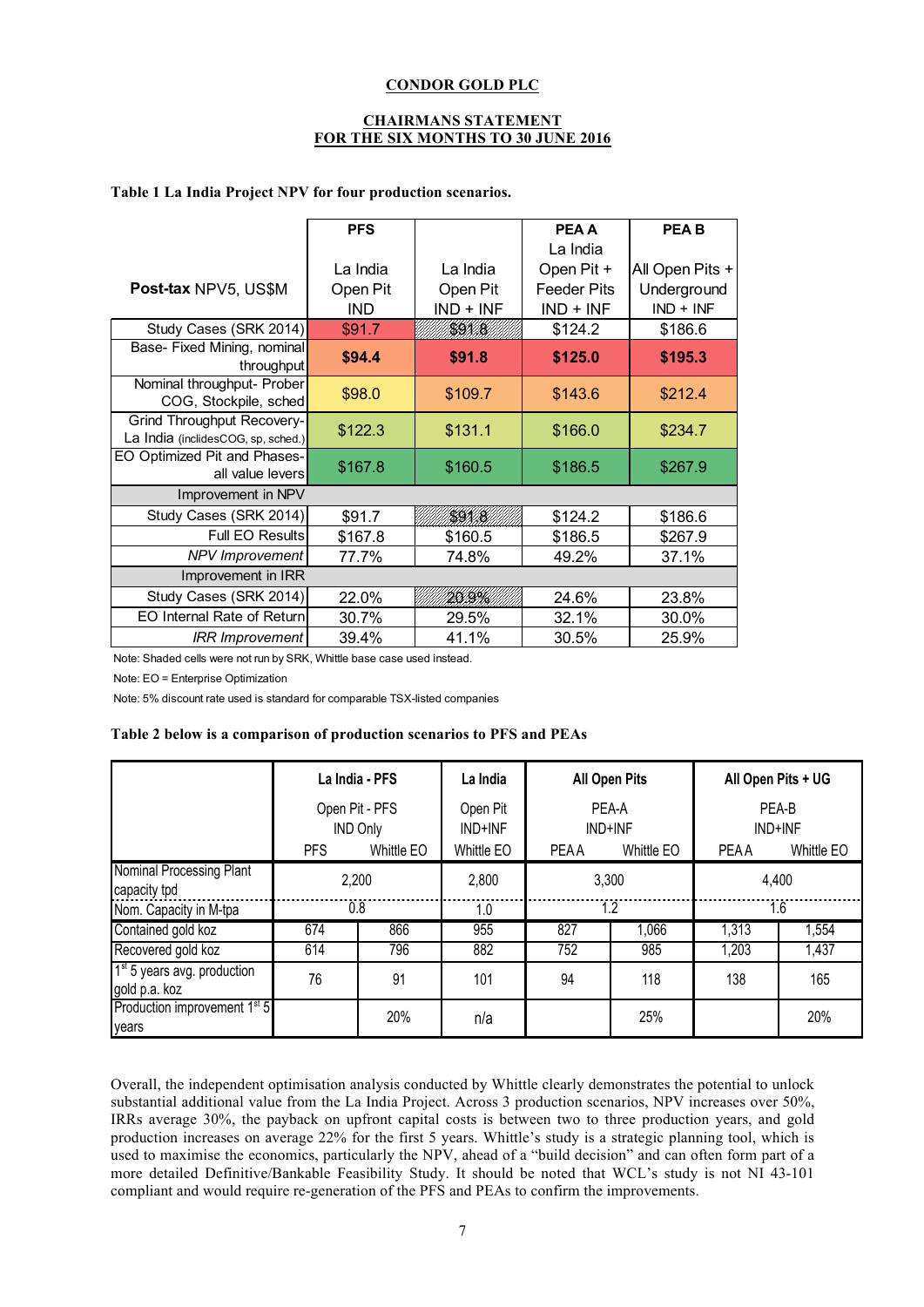#### **CHAIRMANS STATEMENT FOR THE SIX MONTHS TO 30 JUNE 2016**

Condor announced on  $21<sup>st</sup>$  March 2016 that the Company settled a dispute over the purchase of the high grade Espinito-Mendoza Concession, which lies within the main La India Concession, by payment of a cash consideration of US\$700,000. This clears the way to advance the Concession and convert more of the Soviet classified resource on the Mestiza Vein Set of 2,392kt at 10.21g/t for 785,684 oz gold to western standards. The Mestiza Vein set hosts a NI 43-101 compliant mineral inferred resource estimate of 1,490kt at 7.47g/t for 333,000 oz gold. Condor has designed a 10,500m drilling program to convert the Soviet classified resource to an NI 43-101 compliant resource in the indicated category. In our experience, the Soviet GKZ classified resources on La India Project have generally converted to western standards upon tighter drill spacing and verification drilling of the previous drill holes. It is some comfort that Micon International's 1998 report on the Concession concluded that the property has good potential to become a small (500 to 800tpd), low cost mine. The Mestiza Vein Set is excluded from the Whittle Enterprise Optimisation of the PFS and PEA studies. Assuming the conversion of the Soviet Resources to Western standards, the inclusion of the Mestiza Vein set could see Mina La India increase its production scenario to over 200,000 oz gold per annum.

A hearing was held in Vancouver, Canada on  $27<sup>th</sup>$  to  $29<sup>th</sup>$  May 2015 regarding an on-going dispute between B2Gold Corporation, Royal Gold Inc. and Condor Gold plc. over a 3% NSR on the 65km² of La India Concession. B2Gold Corporation is suing Condor in Nicaragua on matters relating to the 3% NSR dispute. The judge's ruling at the Vancouver hearing was received in September 2015. To quote the Judge: "In conclusion, I declare that La India Gold S.A. holds La India Concession subject to the royalty originally made between Minera de Occidente S.A. (now Triton, owned by B2Gold) as payor and Repadre Capital Corporation (now Royal Gold) as the present holder. The La India Concession, to the extent that it corresponds on the ground with the original concession subject of the royalty agreement, is, by clause 2.7 of the letter agreement, subject to the obligations of the royalty agreement." Condor has taken legal advice in Canada, Nicaragua and the UK on the implementation and enforceability of a Canadian ruling on a Nicaraguan incorporated company and has appealed the ruling. However, in recent days the Company has agreed an in-principle settlement with B2Gold and Royal Gold, which is subject to final documentation. Further details will be released once the settlement agreement is finalised.

In June 2016, Condor initiated an additional 242 sq km soil survey program to continue the 71 sq km soil survey completed in 2015, which produced 12 additional exploration targets. There has been some notable success with a 53.9g/t rock chip sample in a new area called Los Limones, at the very northern end of the Andrea vein structure on the El Rodeo concession. The Andrea-Limones mineralised corridor is 12.5 km long, 9 km north of La India open pit and 6 km away from the nearest gold mineral resource.

I am delighted that Dr Warren Pratt has joined Condor as a senior geological consultant. He will advise the Board on the exploration upside of La India Project. Warren will spend several weeks at Mina La India in 2016 and will lead the production of a detailed geological, stratigraphic and structural map across the entire District. Warren is also tasked with planning drilling programs for resource expansion on the four smaller gold mineral resources of Cacao, Tatescame, Central Breccia and San Lucas, which each hold an average of 50k oz gold mineral resource and for planning blue sky exploration drilling targets on the Project. Dr Pratt contributed to the due diligence ahead of the recent investment in the Company by Ross Beaty and strengthens the geological team.

The operating loss for the 6 month period was £1,170,299*.* Gross proceeds of £2.818million raised during the period. The cash equivalents at 30<sup>th</sup> June 2016 were £2,272,992. There are currently 52,910,649 ordinary shares in issue.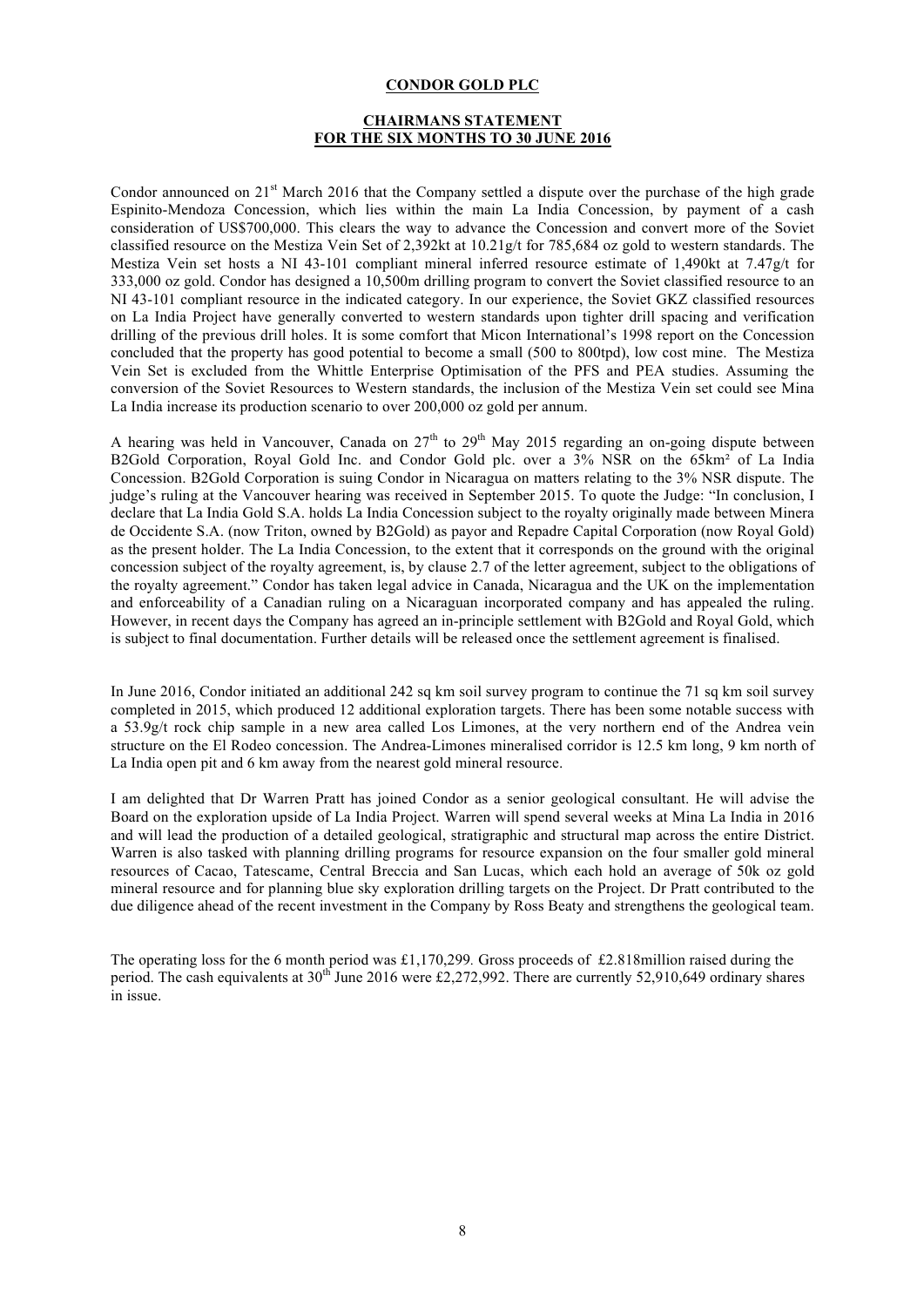#### **CHAIRMANS STATEMENT FOR THE SIX MONTHS TO 30 JUNE 2016**

The International Finance Corporation ("IFC"), the private sector investment body of the World Bank, is an 8.6% shareholder in the Company. The IFC exercised a non-dilute clause in a shareholder agreement that is in place with the Company and invested £240,000 in the May 2016 placement to maintain its percentage shareholding. Condor is committed to complying with the IFC Performance Standards, which are an international benchmark for identifying and managing environmental and social risk. Condor has put considerable time and effort into fulfilling the requirements of an Environmental Social Action Plan, which was agreed to with IFC as part of their investment process. Under the ESAP, Condor is committed to: 1) Develop the necessary management plans and standard operating procedures as part of the operational control of the Health Safety Environmental and Community Policy which are aligned with GIIP to address existing environmental, social and health and safety risks from current exploration activities. 2) Design and implement a surface and ground water participatory monitoring program to identify existing water quality and quantity conditions in the area to serve as baseline for the future ESIA, communicating these to the local population. 3) Update the Stakeholder Engagement Plan and Grievance Mechanism and develop a Communications Plan 4) Update the Land Acquisition and Resettlement Framework. 5) Produce a plan for the management of artisanal miners. 6) Develop a Human Resources Policy and develop a Security Policy and Code of Conduct for security personnel. La India Project is in full compliance with the agreed ESAP. The Company's fulfilment of the ESAP items, to the satisfaction of the IFC is establishing an excellent base for the sustainability of a future mine at La India Project. Implementation of the IFC Performance Standards help Condor manage and improve our environmental and social performance through an outcomes-based approach and also provide a solid base from which the company may increase the sustainability of their business operations and provides benefits for all shareholders.

The moratorium on all mining and exploration continues in the Republic of El Salvador ("El Salvador") where the Company has 90% of a JORC Code Mineral resource of 13.15 Mt at 2.6g/t for 1,120,000 oz gold equivalent.

The strategy for 2016 is to continue to demonstrate the significant exploration upside of La India project through geological mapping, soil geochemistry surveys and the production of a detailed structural model. The strategy of securing the rural land and securing the key Environmental Permit, while continuing to implement the IFC performance standards will all materially de-risk the Project and pave the way for Mina La India to become the next large commercial mine in Nicaragua.

Mark Child Chairman and CEO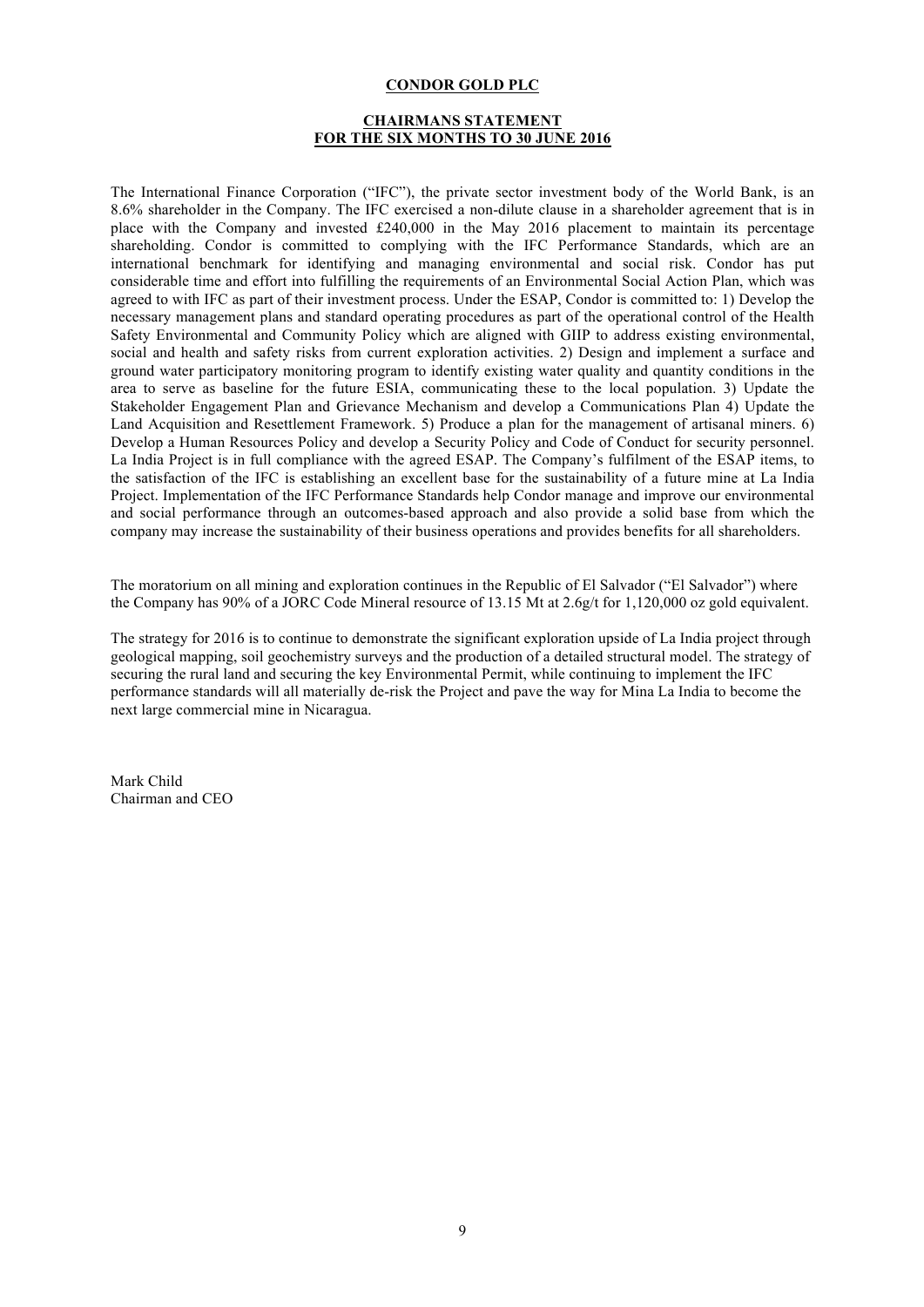#### **REVIEW OF OPERATIONS AND PROJECT OVERVIEW FOR THE SIX MONTHS TO 30 JUNE 2016**

#### **NICARAGUA – OPERATIONS REPORT**

## **LA INDIA PROJECT**

Following completion of the PFS and PEAs on 21<sup>st</sup> December 2014, the Company's focus has shifted to demonstrating a significant District scale gold play, while minimizing environmental and social risks. Following a successful financing in May 2016, Condor re-commenced a soil geochemistry program aimed at completing the balance of 242 sq km on La India Project which has not been soil sampled to date.

#### **Enterprise Optimization**

In January 2016, Condor received the financial results of the mining optimisation study completed by Whittle Consulting Limited. Please see Chairman's report and RNS for details.

#### **Land Acquisition**

Condor has embarked on the initial stages of acquiring the land needed for the La India open pit mine. Initial focus is on the rural land that comprises the greatest portion of the area. The Land Acquisition process starts with first contact with the landholders, a valuation of the properties, and negotiation of an Option to Purchase Agreement in order to lock down the area. Simultaneously the legal status of the land is investigated and any Titles that require clearance are cleared. The Company has formalised Land Acquisition and Resettlement Framework with an International Social Consultant.

Condor has made initial contact with all landholders in the area of interest with 98% of the landholders agreeing to a property valuation. A certified land valuer has completed all the valuation appraisals. Two experienced lawyers have been contracted through Nicaragua's internal investment agency ProNicaragua to investigate the legal status of Land Titles and to manage the clearance of Titles through the Authorities.

#### **Environmental Permit Application**

In June 2016, Condor received notification from the Ministry of the Environment and Natural Resource that the Company had passed the preliminary and final technical reviews of the Environmental Impact Assessment ("EIA") document presented to MARENA on November 22<sup>nd</sup> 2015. The EIA was submitted to obtain an Environmental Permit for a 2,800tpd or 1Mtpa CIL processing plant for the La India open pit mine, which has capacity to produce 100,000 oz gold per annum. Condor has been preparing for a public consultation, which is now expected to be after the Presidential Elections, which are due to be held on  $6<sup>th</sup>$  November 2016.

#### **Social work**

Condor continues working with the local community to make sure that the community recognises the positive social impact of the new mine project.

During the first half of 2016, Condor began implementing the new Corporate Social Responsibility ("CSR") strategy based on the restructured social program under IFC Performance Standards and Stakeholder Engagement Plan ("SEP"). A main point in both CSR Strategy and SEP is to disclose information to establish a transparent dialogue with communities. An Information Office in the local village has proved useful. Condor has conducted focus groups meetings, house-to-house visits; field visits to other national mining projects, among others. Condor has established alliances with main institutions in the social sphere to support education, health and water and strengthening of community relations. One of these alliances has ensured technical training for more than 320 beneficiaries from the different communities, as part of the capacity building initiative to increase local employment in the future mine.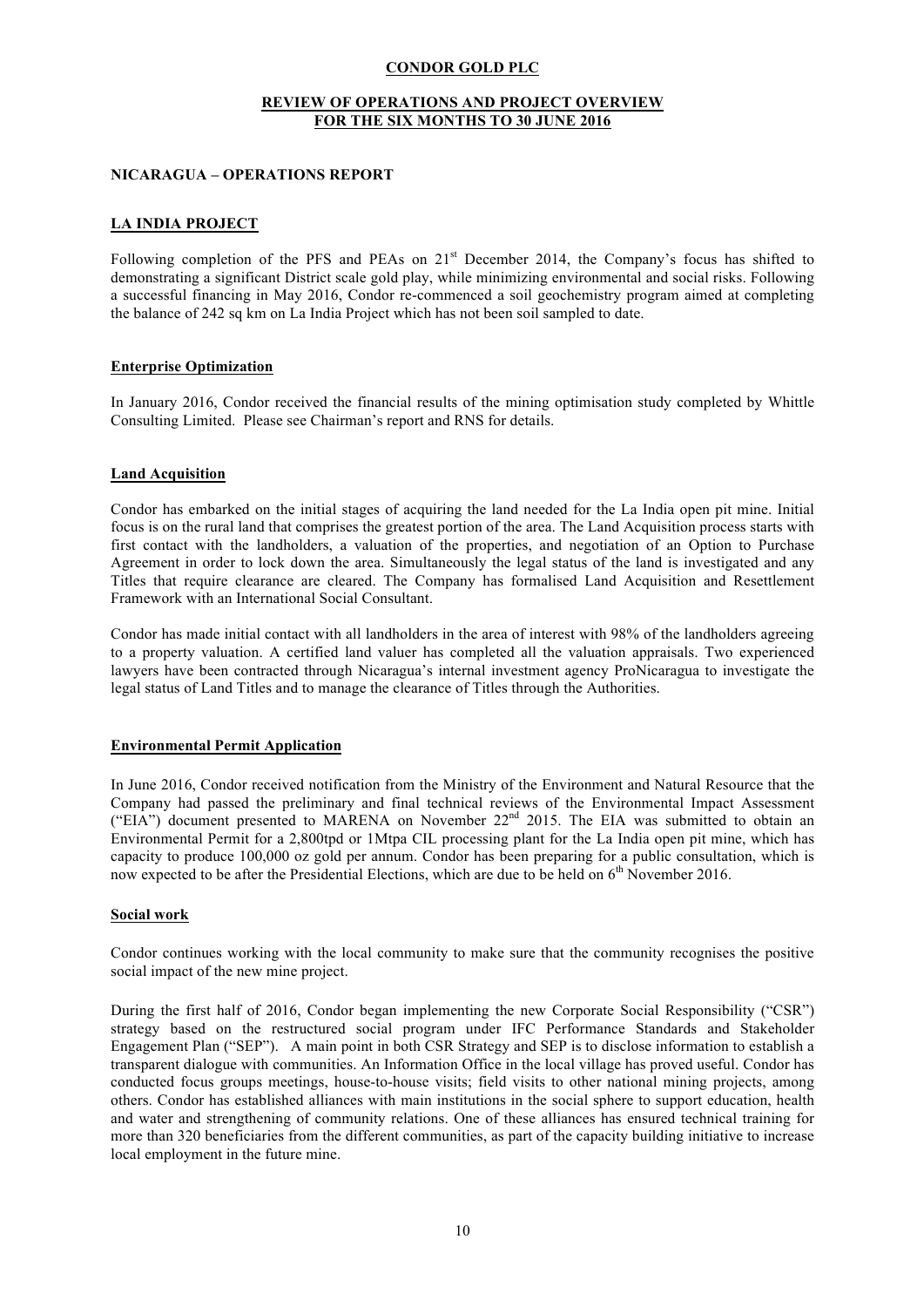#### **REVIEW OF OPERATIONS AND PROJECT OVERVIEW FOR THE SIX MONTHS TO 30 JUNE 2016**

#### **NICARAGUA – OPERATIONS REPORT (CONTINUED)**

Condor is committed to taking steps to increase transparency and accountability as a means of promoting involvement and active participation of communities and continues to hold monthly meetings with the Community Relations Committee, which was established in September 2015.

Condor recognises the significant social impact that a new mine will have on the local community, and is committed to working with the local community to make sure that the change will be a positive one.

#### **Irene Chow Head of Environmental and Social Department**

#### **Exploration Activity**

Condor exploration has continued to focus on demonstrating the potential for additional gold resources on the entire 313 sq km La India Project. Follow up geological mapping and prospecting was carried out in areas where 71 sq km of soil sampling was carried out in 2015 and on targets identified by the structural geology study, which was also completed in 2015.

During the reporting period a total of 87 rock chips assay results have come back of which 8 samples Au values of 1-5 g/t and 4 samples with  $Au > 5g/t$ , including a 53.9g/t Au sample from outcrops at a new site in the Los Limones area, at the very northwest end of the Andrea vein structure and forms part of the 12.5km Los Limones-Andrea mineralised corridor, 7km east of La India open pit reserve.

Condor has also engaged Dr. Warren Pratt of Specialised Geological Mapping Ltd. as a senior geological consultant who, together with Condor geologists, will carry out detailed geological, stratigraphic, structural mapping and 3D modelling of La India District resources. As part of this work Dr. Pratt will also train Condor´s geologists and establish a methodology for mapping and core logging in order to standardise data collection and interpretation procedures.

In addition to mapping Condor has also undertaken a second phase of soil sampling of Condor Gold´s concession package in La India project, in those areas not covered by the 2015 survey. An estimated total of 6,300 samples will be collected covering an approximate area of 242 km2. The fine-fraction B-horizon soil samples will be analysed for 53 elements at ultra-trace detection limits at Bureau Veritas Laboratories in Vancouver using standard ICP-MS method.

The survey is being carried out using three different sampling grids. A core area covering the main area of known veins in La India concession will be sampled using a grid of 200 x 50m. The northwest mineralized corridor within the El Rodeo concession will be sampled with a grid of 400 x 100m. The rest of the areas within the concession package will be sampled at a wider spacing of 400 x 400m. Sampling began in the beginning of June and through to the end of the month 847 samples had been collected.

Interpretation of the soil geochemistry has improved the geological bedrock map through the definition of felsic, intermediate and mafic geochemical signatures, and identified alteration and mineralisation trends in areas where outcrop of mineralisation is sparse and field observations of structural trends inconclusive. For example dispersed and isolated gold outcrop occurrences at the Tatascame area, located 6km northeast of the La India open pit mineral reserve, show a clear linear soil anomaly with a northwest-southeast orientation which appears to be a strike continuation of the Andrea Vein, extending the Andrea hydrothermal conduit from a 2km long vein to a 4 to 7km long corridor. Similarly soil geochemistry demonstrates that hydrothermal activity on the structure that hosts the 400m long Cristalito Resource of 202kt at 5.27g/t for 34k oz gold actually extends for at least 1200m.

**Carlos Pullinger Senior Geologist**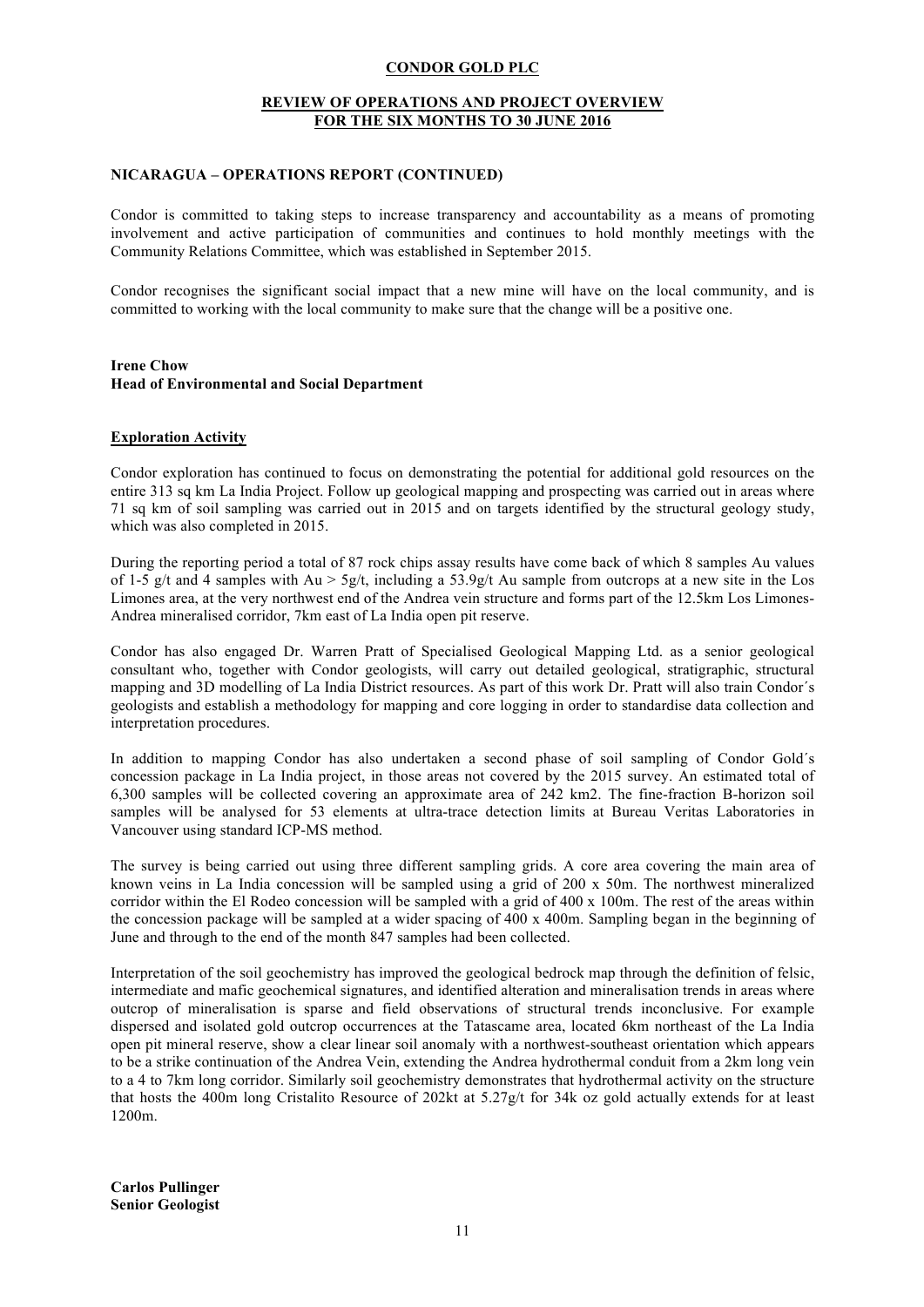#### **REVIEW OF OPERATIONS AND PROJECT OVERVIEW FOR THE SIX MONTHS TO 30 JUNE 2016**

#### **EL SALVADOR - OPERATIONS UPDATE**

Condor has continued to maintain a presence in El Salvador whilst the Government continues the suspension of metallic mining and exploration activity that has been in effect since 2007. The Company recognises that resolution of the situation lies with the Central Government, and Condor has maintained a continuous active dialogue and played a leading role in lobbying the Government in favour of a resumption of mining activity.

The wholly-owned El Salvador-registered subsidiary company, Minerales Morazon SA de CV has been kept fully registered and legally solvent in order to protect Condor's claims over the suspended licences and also to be ready to benefit from other prospective areas that are likely to become available should the Government elect to support metallic mining in the future.

**Jose Mario Gonzalez Granados Country Administration Manager El Salvador**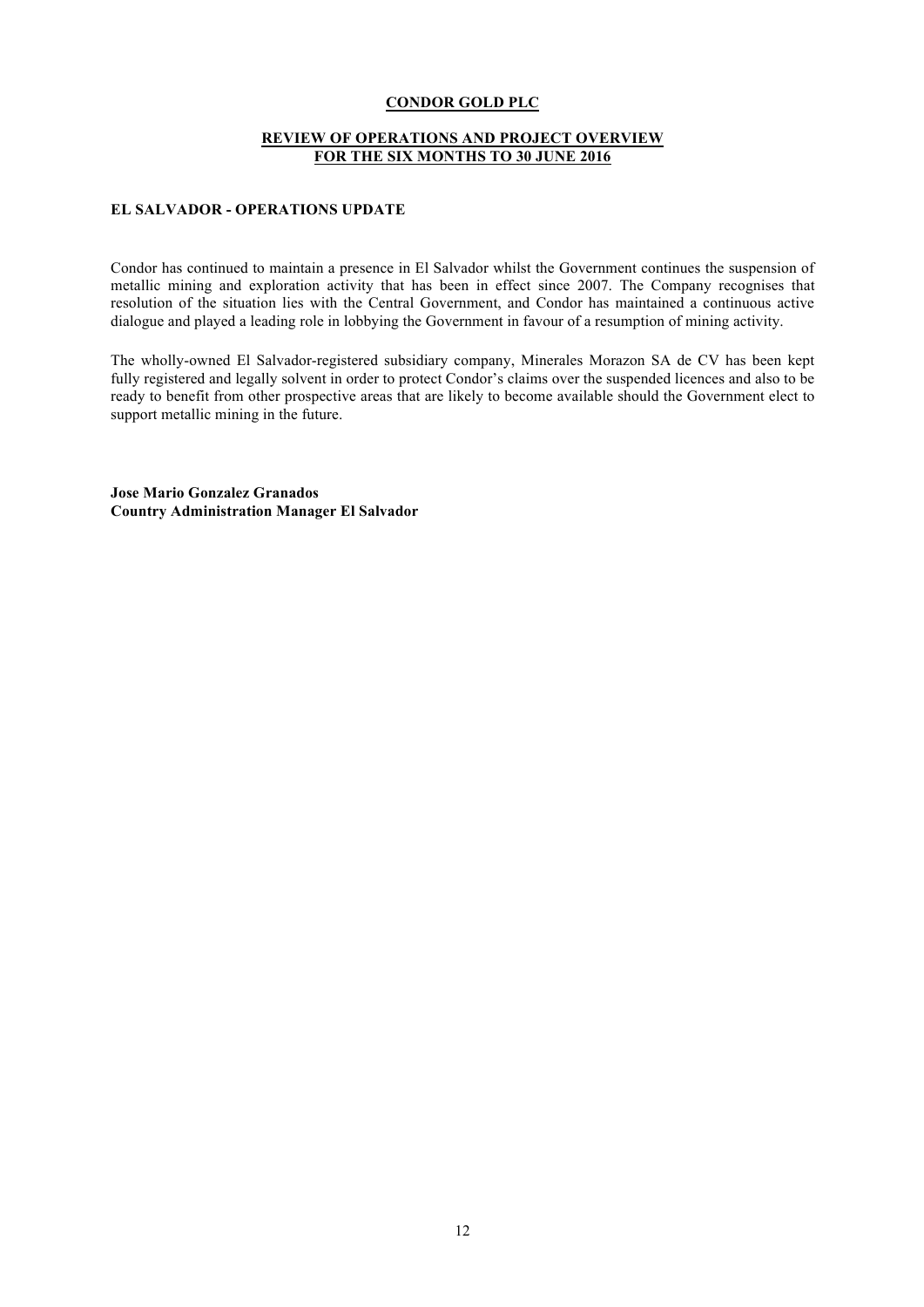## **CONCESSION DATA FOR THE SIX MONTHS TO 30 JUNE 2016**

## **CURRENT CONCESSION HOLDINGS**

## *Nicaragua Projects*

| Project           | Concession       | Ownership  | <b>Expiry Date</b> | Area (km <sup>2</sup> ) |
|-------------------|------------------|------------|--------------------|-------------------------|
| La India Project  | La India         | 100% Owned | January 2027       | 68.50                   |
|                   | Espinito Mendoza | 100% Owned | November 2026      | 2.00                    |
|                   | Cacao            | 100% Owned | January 2032       | 11.90                   |
|                   | Santa Barbara    | 100% Owned | April 2034         | 16.20                   |
|                   | Real de la Cruz  | 100% Owned | January 2035       | 7.66                    |
|                   | Rodeo            | 100% Owned | January 2035       | 60.40                   |
|                   | La Mojarra       | 100% Owned | June 2029          | 27.00                   |
|                   | La Cuchilla      | 100% Owned | August 2035        | 86.39                   |
|                   | El Zacatoso      | 100% Owned | October 2039       | 1.00                    |
|                   | Tierra Blanca    | 100% Owned | June 2040          | 32.21                   |
|                   | Subtotal         | 313.26     |                    |                         |
| Boaco             | Rio Luna         | 100% Owned | June 2035          | 43.00                   |
| <b>RACCN</b>      | Estrella         | 100% Owned | April 2035         | 18.00                   |
| Nueva Segovia     | Potrerillos      | 100% Owned | December 2031      | 12.00                   |
| La Libertad-Santo | Cerro Quiroz     | 20% Owned  | April 2035         | 22.50                   |
| Domingo District  |                  |            |                    |                         |
| <b>TOTAL</b>      |                  |            |                    | 408.76                  |

*All concessions in Nicaragua are combined exploration and exploitation concessions.*

## *El Salvador Projects*

| <b>Project</b> | Concession   | Ownership  | <b>Expiry Date*</b> | Area $(km2)$ |
|----------------|--------------|------------|---------------------|--------------|
| La Calera      | La Calera    | 100% Owned | under moratorium    | 42.00        |
| El Pescadito   | El Pescadito | 100% Owned | under moratorium    | 50.00        |
|                | Carolina     | 100% Owned | under moratorium    | 40.50        |
|                | El Gigante   | 100% Owned | under moratorium    | 42.50        |
| <b>TOTAL</b>   |              |            |                     | 175.00       |

\*All exploration and mining licences in El Salvador are currently under El Salvador's moratorium on mining and exploration activity. Condor owns 90% interest in El Salvador (remaining 10% gifted to the Condor Resources El Salvador Charitable Foundation).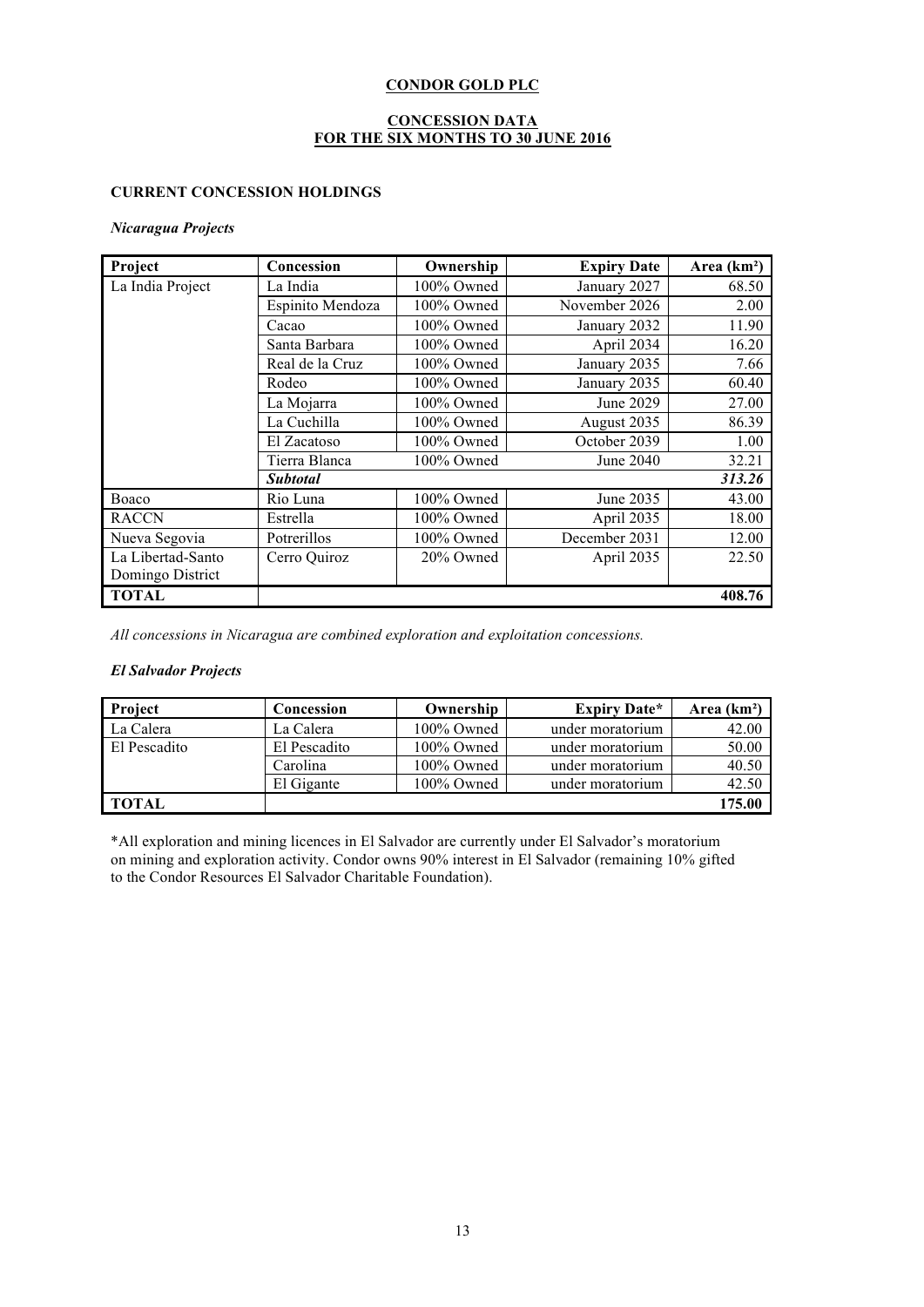#### **CONCESSION DATA FOR THE SIX MONTHS TO 30 JUNE 2016**

#### **CURRENT GLOBAL CIM/JORC CODE MINERAL RESOURCE**

The following Mineral Resource estimations have been reported by independent geologists in accordance with the terms and definitions of the CIM/JORC Code. The Mineral Resource Estimations for Nicaragua were completed by SRK Consulting (UK) Ltd. and for El Salvador by Geosure Exploration and Mining Solutions (La Calera and part of Pescadito) and Ravensgate Resources (part of Pescadito).

|                       | Tonnes |            | Gold                                           |                | Silver    |       | Gold Equivalent |              | CIM/JORC        |
|-----------------------|--------|------------|------------------------------------------------|----------------|-----------|-------|-----------------|--------------|-----------------|
|                       | (kt)   | Grade      | Contained                                      | Grade          | Contained | Grade | Contained       | Attributable | Category        |
|                       |        | (g/t)      | (koz)                                          | (g/t)          | (koz)     | (g/t) | (koz)           | Contained    |                 |
|                       |        |            |                                                |                |           |       |                 | (koz)        |                 |
|                       |        |            | Nicaragua Projects (100% Condor owned)         |                |           |       |                 |              |                 |
| La India              | 9,600  | 3.5        | 1,083                                          | 6              | 1,792     | 3.6   | 1,110           | 1,110        | Indicated       |
| Project               | 8,500  | 4.5        | 1,233                                          | 7              | 865       | 4.6   | 1,246           | 1,246        | Inferred        |
| <b>Total</b>          | 18,100 | 4.0        | 2,316                                          | 6              | 2,656     | 4.1   | 2,356           | 2,356        | $Ind + Inf$     |
| Rio Luna              | 694    | 3.5        | 80                                             | 56             | 500       | 4.4   | 86              | 86           | Inferred        |
| <b>Total</b>          | 18,800 | <b>4.0</b> | 2,395                                          | 7              | 3,158     | 4.1   | 2,442           | 2,442        | $Ind+Inf$       |
|                       |        |            |                                                |                |           |       |                 |              |                 |
|                       |        |            | <b>El Salvador Projects (90% Condor owned)</b> |                |           |       |                 |              |                 |
| Pescadito             | 7,100  | 1.9        | 434                                            | 97             | 22,100    | 3.4   | 764             | 688          | Inferred        |
| La<br>Calera          | 6,000  | 1.6        | 313                                            | $\overline{a}$ |           | 1.6   | 317             | 285          | Inferred        |
|                       |        |            |                                                |                |           |       |                 |              |                 |
| <b>Total</b>          | 13,100 | 1.8        | 747                                            | 53             | 22,380    | 2.6   | 1,081           | 964          | <b>Inferred</b> |
|                       |        |            |                                                |                |           |       |                 |              |                 |
| Grand<br><b>Total</b> | 31,900 | 3.1        | 3,142                                          | 30             | 25,530    | 3.5   | 3,523           | 3,415        | <b>Inferred</b> |

*Note that tonnage is rounded to nearest 10,000t, gold grade is rounded to nearest 0.1g/t, silver and gold equivalent grade to nearest 1g/t, contained gold and gold equivalent to nearest 1,000oz and contained silver to nearest 10,000oz. Gold equivalent is calculated using silver:gold ratio of 67:1. Attributable gold is calculated as 90% interest in El Salvador licences (remaining 10% gifted to the Condor Resources El Salvador Charitable Foundation).*

#### **CURRENT LA INDIA PROJECT CIM CODE MINERAL RESOURCE**

The following Mineral Resource estimations detail Condor's CIM compliant Mineral Resource Statement as at 30<sup>th</sup> September 2014 for the La India Project, as signed off by Ben Parsons of SRK Consulting (UK) Ltd, a Competent Person as defined by the CIM Code.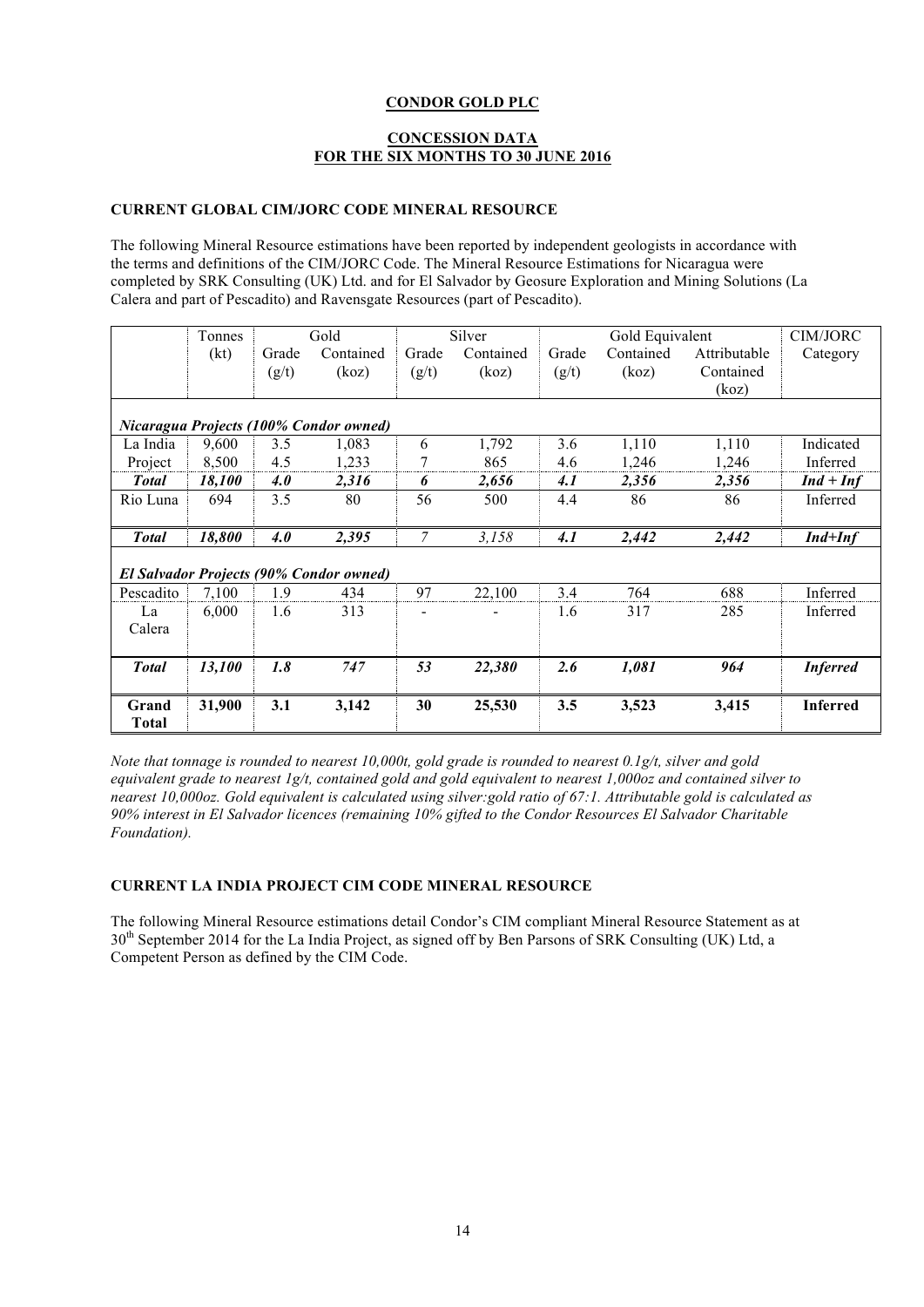## **CONCESSION DATA FOR THE SIX MONTHS TO 30 JUNE 2016**

|           | Table 1. CIM Compliant Mineral Resource Statement as at 30 September 2014 for the La India Project (SRK Consulting<br>(UK) Ltd.).SRK MINERAL RESOURCE STATEMENT SPLIT PER VEIN as of 30 September 2014 <sup>(4),(5),(6)</sup> |                                         |                |             |                   |          |                   |          |  |  |
|-----------|-------------------------------------------------------------------------------------------------------------------------------------------------------------------------------------------------------------------------------|-----------------------------------------|----------------|-------------|-------------------|----------|-------------------|----------|--|--|
|           |                                                                                                                                                                                                                               |                                         |                |             |                   |          |                   |          |  |  |
|           |                                                                                                                                                                                                                               |                                         |                |             | Gold<br>Silver    |          |                   |          |  |  |
| Category  | Area Name                                                                                                                                                                                                                     | Vein Name                               | Cut-Off        | Tonnes (kt) | Au Grade<br>(g/t) | Au (Koz) | Ag Grade<br>(g/t) | Ag (Koz) |  |  |
|           | La India veinset                                                                                                                                                                                                              | La India/<br>California <sup>(1)</sup>  | $0.5$ g/t (OP) | 8,267       | 3.1               | 832      | 5.5               | 1,462    |  |  |
| Indicated | La India/<br>California <sup>(2)</sup>                                                                                                                                                                                        | $2.0$ g/t (UG)                          | 706            | 4.9         | 111               | 10.6     | 240               |          |  |  |
|           | America veinset                                                                                                                                                                                                               | America Mine                            | $0.5$ g/t (OP) | 114         | 8.1               | 30       | 4.9               | 18       |  |  |
|           |                                                                                                                                                                                                                               | America Mine                            | $2.0$ g/t (UG) | 470         | 7.3               | 110      | 4.7               | 71       |  |  |
|           |                                                                                                                                                                                                                               | La India/<br>California <sup>(1)</sup>  | $0.5$ g/t (OP) | 895         | 2.4               | 70       | 4.3               | 122      |  |  |
|           | La India veinset                                                                                                                                                                                                              | Teresa $^{(3)}$                         | $0.5$ g/t (OP) | 4           | 6.6               |          |                   |          |  |  |
|           |                                                                                                                                                                                                                               | La India/<br>California <sup>(2)</sup>  | $2.0$ g/t (UG) | 1,107       | 5.1               | 182      | 11.3              | 401      |  |  |
|           |                                                                                                                                                                                                                               | Teresa $^{(2)}$                         | $2.0$ g/t (UG) | 82          | 11.0              | 29       |                   |          |  |  |
|           |                                                                                                                                                                                                                               | Arizona <sup>(3)</sup>                  | $1.5$ g/t      | 430         | 4.2               | 58       |                   |          |  |  |
|           |                                                                                                                                                                                                                               | Agua Caliente <sup>(3)</sup>            | $1.5$ g/t      | 40          | 9.0               | 13       |                   |          |  |  |
|           |                                                                                                                                                                                                                               | America Mine                            | $0.5$ g/t (OP) | 677         | 3.1               | 67       | 5.5               | 120      |  |  |
| Inferred  | America veinset                                                                                                                                                                                                               | America Mine                            | $2.0$ g/t (UG) | 1,008       | 4.8               | 156      | 6.8               | 221      |  |  |
|           |                                                                                                                                                                                                                               | Guapinol $(3)$                          | $1.5$ g/t      | 751         | 4.8               | 116      |                   |          |  |  |
|           |                                                                                                                                                                                                                               | Tatiana <sup>(3)</sup>                  | $1.5$ g/t      | 1,080       | 6.7               | 230      |                   |          |  |  |
|           | Mestiza veinset                                                                                                                                                                                                               | Buenos Aires <sup>(3)</sup>             | $1.5$ g/t      | 210         | 8.0               | 53       |                   |          |  |  |
|           |                                                                                                                                                                                                                               | Espenito $^{(3)}$                       | $1.5$ g/t      | 200         | 7.7               | 50       |                   |          |  |  |
|           | Central Breccia                                                                                                                                                                                                               | Central Breccia <sup>(1)</sup>          | $0.5$ g/t (OP) | 922         | 1.9               | 56       |                   |          |  |  |
|           | San Lucas                                                                                                                                                                                                                     | San Lucas <sup>(3)</sup>                | $1.5$ g/t      | 330         | 5.6               | 59       |                   |          |  |  |
|           | Cristalito-<br>Tatescame                                                                                                                                                                                                      | Cristalito-<br>Tatescame <sup>(3)</sup> | $1.5$ g/t      | 200         | 5.3               | 34       |                   |          |  |  |
|           | El Cacao                                                                                                                                                                                                                      | El Cacao <sup>(3)</sup>                 | $1.5$ g/t      | 590         | 3.0               | 58       |                   |          |  |  |

(1) The La India, America and Central Breccia pits are amenable to open pit mining and the Mineral Resource Estimates are constrained within Whittle optimised pits, which SRK based on the following parameters: A Gold price of USD1,500 per ounce of gold with no adjustments. Prices are based on experience gained from other SRK Projects. Metallurgical recovery assumptions of 91% for gold, based on assumptions provided by the Company Marginal costs of USD19.2/t for processing, USD5.63/t G&A and USD2.47/t for mining, slope angles defined by the Company Geotechnical study which range from angle 46 - 48°.

(2) Underground mineral resources beneath the open pit are reported at a cut-off grade of 2.0 g/t over a minimum width of 1.0m. Cut-off grades are based on a price of USD1,500 per ounce of gold and gold recoveries of 91% for resources, costs of USD19.0/t for processing, USD10.0/t G&A and USD50.0/t for mining, without considering revenues from other metals. (3) Mineral resources as previously quoted by SRK (22 December 2011) are reported at a cut-off grade of 1.5 g/t, and have not been updated as part of the current study due to no further detailed exploration.

(4) Mineral Resources are not Ore Reserves and do not have demonstrated economic viability. All figures are rounded to reflect the relative accuracy of the estimate and have been used to derive sub-totals, totals and weighted averages. Such calculations inherently involve a degree of rounding and consequently introduce a margin of error. Where these occur, SRK does not consider them to be material. All composites have been capped where appropriate. The Concession is wholly owned by and exploration is operated by Condor Gold plc

(5) The reporting standard adopted for the reporting of the MRE uses the terminology, definitions and guidelines given in the Canadian Institute of Mining, Metallurgy and Petroleum (CIM) Standards on Mineral Resources and Mineral Reserves (May 2014) as required by NI 43-101.

(6) SRK Completed a site inspection to the deposit by Mr Benjamin Parsons, MSc (MAusIMM(CP), Membership Number 222568, an appropriate "independent qualified person" as this term is defined in National Instrument 43-101.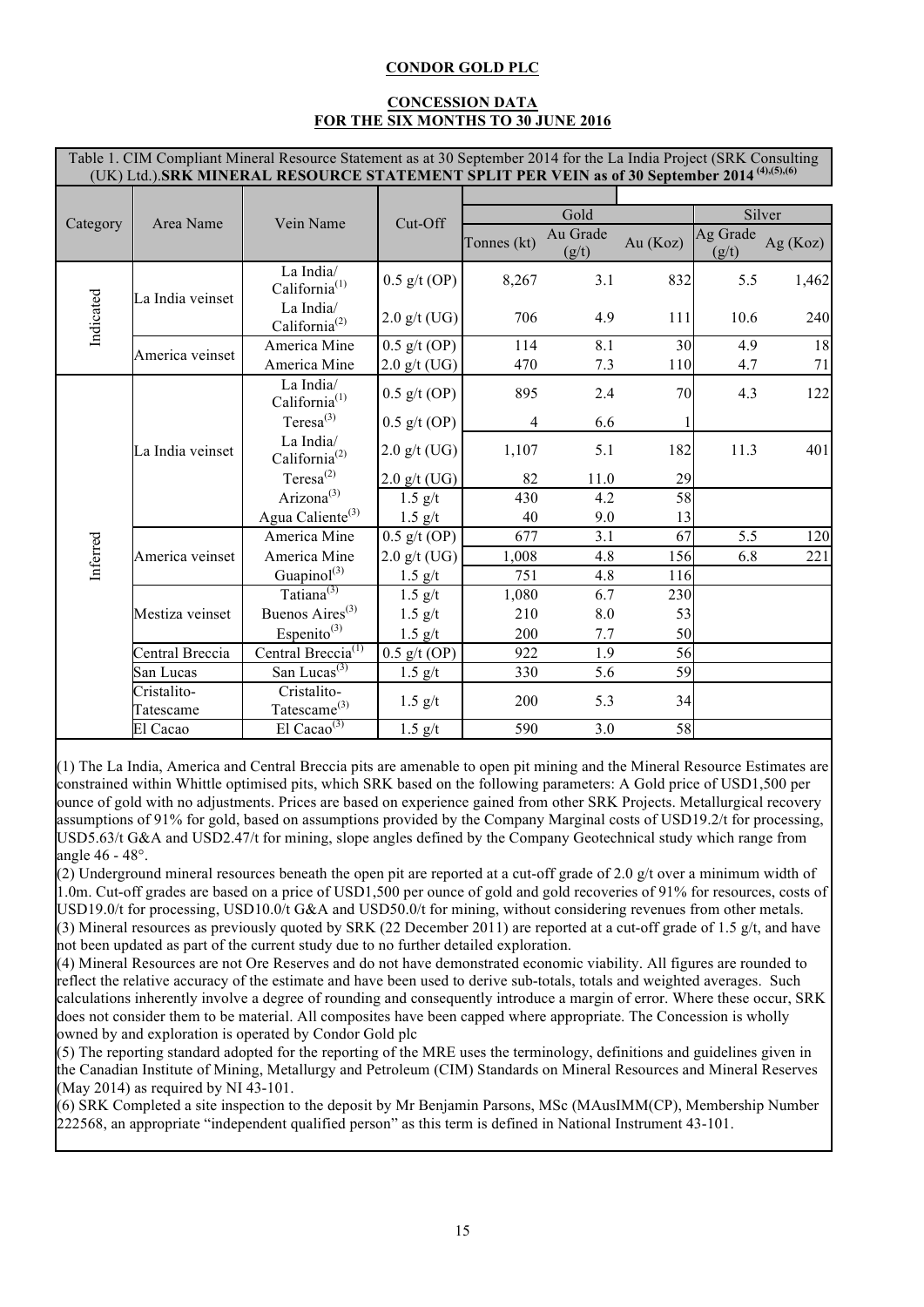#### **CONCESSION DATA FOR THE SIX MONTHS TO 30 JUNE 2016**

| Table 2. Summary of La India Project Mineral Resource Statement as of 30 September 2014 (SRK |  |  |  |  |  |
|----------------------------------------------------------------------------------------------|--|--|--|--|--|
| Consulting (UK) Ltd.).                                                                       |  |  |  |  |  |

|           |                    | SRK MINERAL RESOURCE STATEMENT SPLIT PER VEINSET as of 30 September 2014 |                   |             |                   |          |                   |            |
|-----------|--------------------|--------------------------------------------------------------------------|-------------------|-------------|-------------------|----------|-------------------|------------|
| Category  | Area               | Vein Name                                                                | Cut-Off           |             | gold              |          | silver            |            |
|           | Name               |                                                                          |                   | Tonnes (kt) | Au Grade<br>(g/t) | Au (Koz) | Ag Grade<br>(g/t) | Ag $(Koz)$ |
|           |                    | La India<br>veinset                                                      | 0.5g/t<br>(OP)    | 8,267       | 3.1               | 832      | 5.5               | 1,462      |
| Indicated | Subtotal Areas     |                                                                          | $2.0$ g/t<br>(UG) | 706         | 4.9               | 111      | 10.6              | 240        |
|           |                    | America<br>veinset                                                       | 0.5g/t<br>(OP)    | 114         | 8.1               | 30       | 4.9               | 18         |
|           |                    | $2.0$ g/t<br>(UG)                                                        | 470               | 7.3         | 110               | 4.7      | 71                |            |
|           |                    | La India<br>veinset                                                      | 0.5g/t<br>(OP)    | 899         | 2.5               | 71       | 4.3               | 122        |
|           |                    |                                                                          | 2.0 g/t<br>(UG)   | 1,189       | 5.5               | 211      | 11.3              | 401        |
|           |                    |                                                                          | $1.5$ g/t         | 470         | 4.7               | 71       |                   |            |
|           | Subtotal Areas     | America                                                                  | 0.5g/t<br>(OP)    | 677         | 3.1               | 67       | 5.5               | 120        |
| Inferred  |                    | veinset                                                                  | $2.0$ g/t<br>(UG) | 1,008       | 4.8               | 156      | 6.8               | 221        |
|           |                    |                                                                          | $1.5$ g/t         | 751         | 4.8               | 116      |                   |            |
|           | Mestiza<br>veinset | $1.5$ g/t                                                                | 1,490             | 7.0         | 333               |          |                   |            |
|           |                    | Central<br>Breccia                                                       | 0.5g/t<br>(OP)    | 922         | 1.9               | 56       |                   |            |
|           |                    | Other veins                                                              | $1.5$ g/t         | 1,120       | 4.2               | 151      |                   |            |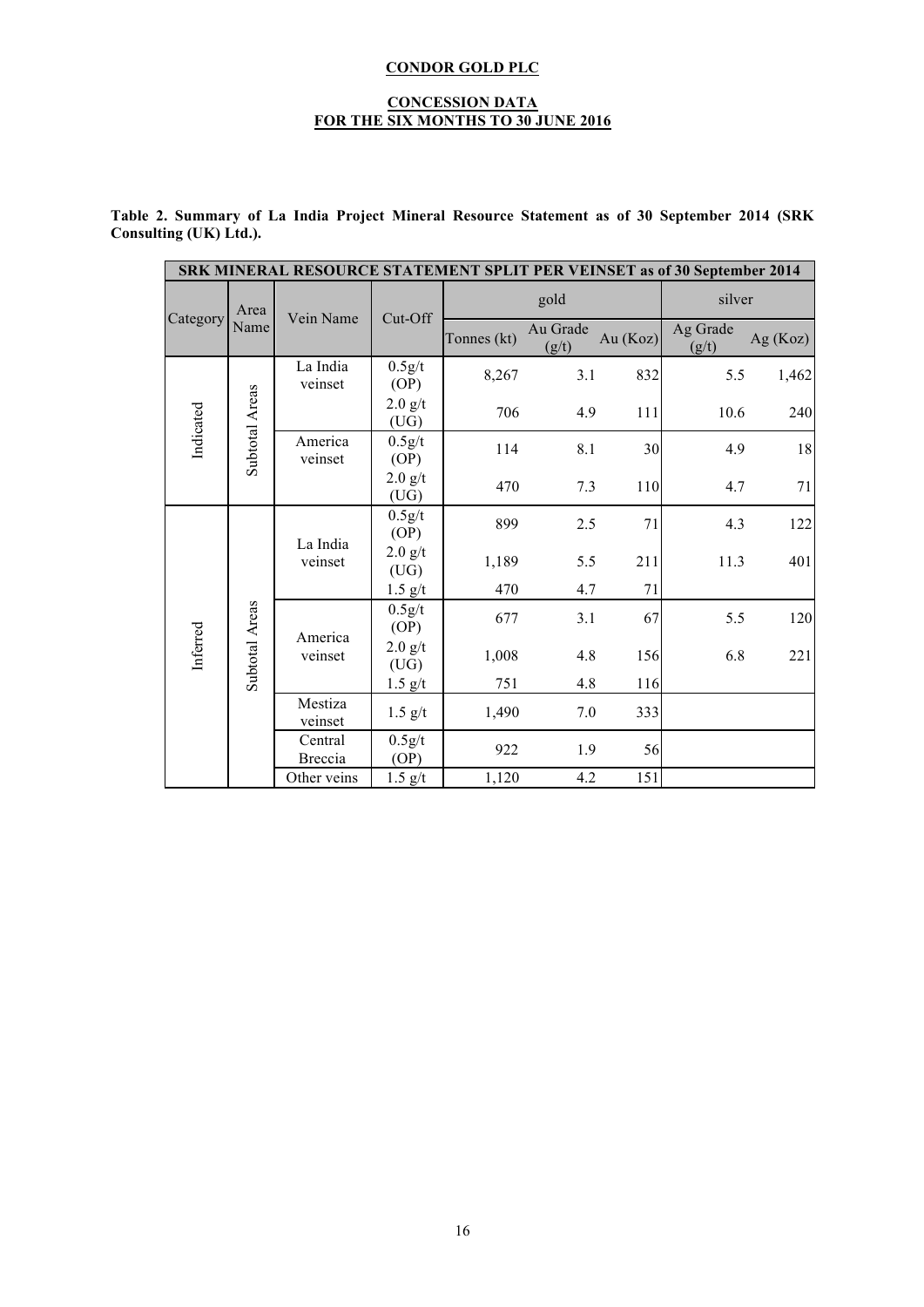#### **CONCESSION DATA FOR THE SIX MONTHS TO 30 JUNE 2016**

|           | $(4)$ , $(5)$ , $(6)$<br><b>SRK MINERAL RESOURCE STATEMENT as of 30 September 2014</b> |                    |                           |             |                   |            |                   |            |  |
|-----------|----------------------------------------------------------------------------------------|--------------------|---------------------------|-------------|-------------------|------------|-------------------|------------|--|
|           | Area                                                                                   | Vein Name          | $Cut$ -Off                |             | gold              |            |                   | silver     |  |
| Category  | Name                                                                                   |                    |                           | Tonnes (kt) | Au Grade<br>(g/t) | Au $(Koz)$ | Ag Grade<br>(g/t) | Ag $(Koz)$ |  |
|           | Grand                                                                                  | All veins          | $0.5g/t$ (OP)<br>(1)      | 8,382       | 3.2               | 862        | 5.5               | 1480       |  |
| Indicated | total                                                                                  |                    | $2.0$ g/t<br>$(UG)^{(2)}$ | 1,176       | 5.9               | 221        | 8.2               | 312        |  |
|           |                                                                                        | Subtotal Indicated |                           | 9,557       | 3.5               | 1,083      | 5.8               | 1792       |  |
|           |                                                                                        | All veins          | $0.5g/t$ (OP)<br>(1)      | 2,498       | 2.4               | 194        | $4.8^{(7)}$       | 242        |  |
| Inferred  | Grand<br>total                                                                         |                    | $2.0$ g/t<br>$(UG)^{(2)}$ | 2,197       | 5.2               | 366        | 8.8               | 622        |  |
|           |                                                                                        |                    | 1.5 g/t $(3)$             | 3,831       | 5.4               | 671        |                   |            |  |
|           |                                                                                        | Subtotal Inferred  |                           | 8,526       | 4.5               | 1,231      | $7.1^{(8)}$       | 865        |  |

## **Table 3. Summary of La India Project Mineral Resource Statement as of 30 September 2014 (SRK Consulting (UK) Ltd.)**

(1) The La India, America and Central Breccia pits are amenable to open pit mining and the Mineral Resource Estimates are constrained within Whittle optimised pits, which SRK based on the following parameters: A Gold price of USD1,500 per ounce of gold with no adjustments. Prices are based on experience gained from other SRK Projects. Metallurgical recovery assumptions of 91% for gold, based on assumptions provided by the Company Marginal costs of USD19.2/t for processing, USD5.63/t G&A and USD2.47/t for mining, slope angles defined by the Company Geotechnical study which range from angle 46 - 48°.

(2) Underground mineral resources beneath the open pit are reported at a cut-off grade of 2.0  $g/t$  over a minimum width of 1.0m. Cut-off grades are based on a price of USD1500 per ounce of gold and gold recoveries of 93 percent for resources, costs of USD19.0/t for processing, USD10.0/t G&A and USD50.0/t for mining, without considering revenues from other metals.

(3) Mineral resources as previously quoted by SRK (22 December 2011) are reported at a cut-off grade of 1.5  $g/t$ , and have not been updated as part of the current study due to no further detailed exploration.

(4) Mineral Resources are not Ore Reserves and do not have demonstrated economic viability. All figures are rounded to reflect the relative accuracy of the estimate and have been used to derive sub-totals, totals and weighted averages. Such calculations inherently involve a degree of rounding and consequently introduce a margin of error. Where these occur, SRK does not consider them to be material. All composites have been capped where appropriate. The Concession is wholly owned by and exploration is operated by Condor Gold plc

(5) The reporting standard adopted for the reporting of the MRE uses the terminology, definitions and guidelines given in the Canadian Institute of Mining, Metallurgy and Petroleum (CIM) Standards on Mineral Resources and Mineral Reserves (December 2005) as required by NI 43-101.

(6) SRK Completed a site inspection to the deposit by Mr Benjamin Parsons, MSc (MAusIMM(CP), Membership Number 222568, an appropriate "independent qualified person" as this term is defined in National Instrument 43- 101.

(7) Back calculated silver grade based on a total tonnage of 1,576 Kt as no silver estimates for Central Breccia  $(922 \text{ Kt})$ .

(8) Back Calculated silver grade based on total tonnage of material estimated for silver of 3,7731 Kt, for veins where silver assays have been recorded in the database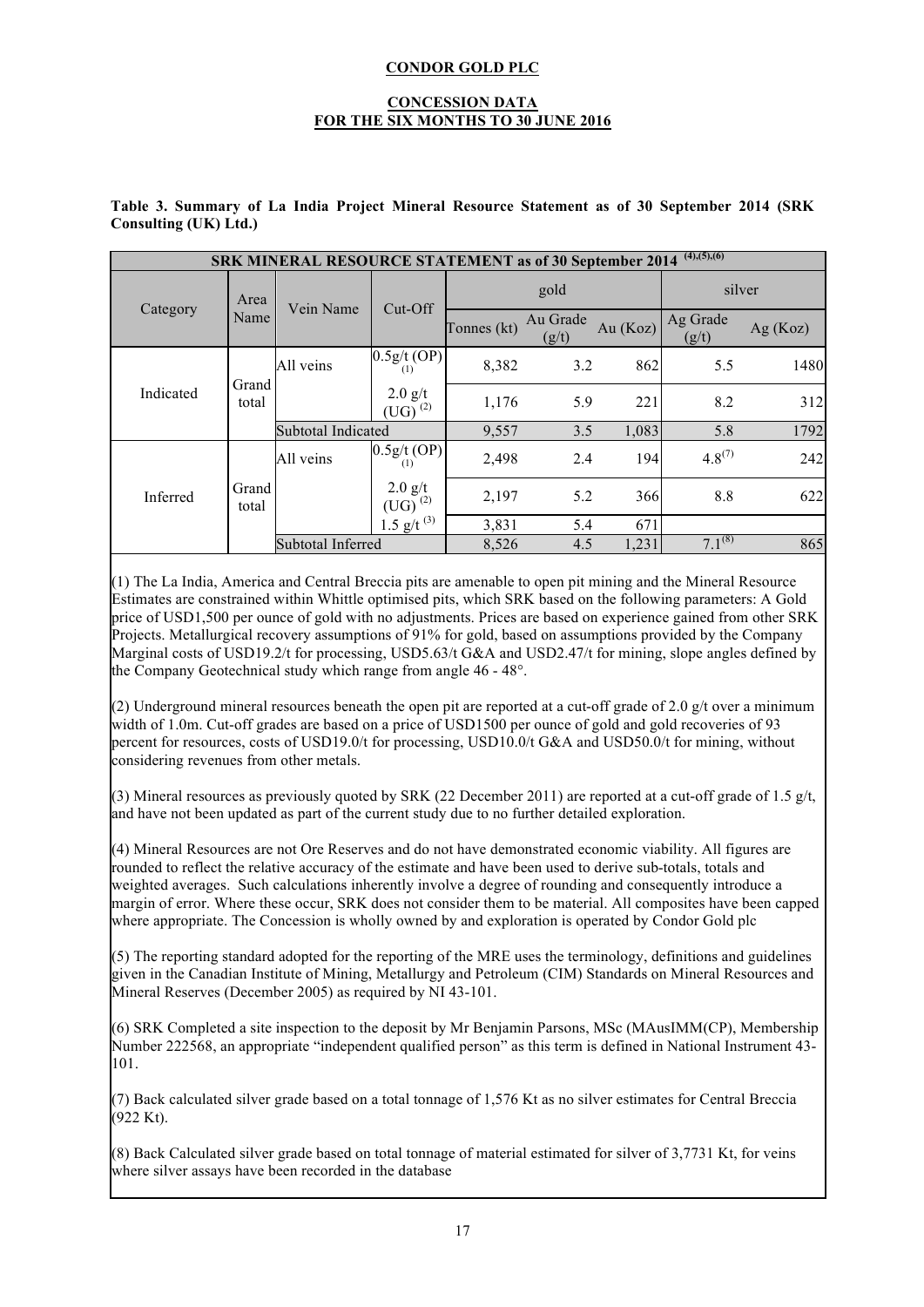#### **CONCESSION DATA FOR THE SIX MONTHS TO 30 JUNE 2016**

## **CURRENT LA INDIA PROJECT CIM CODE MINERAL RESERVE**

## **Table 3. La India Open Pit Mineral Reserve Estimate for La India Project Mineral Resource Statement as of 21 December 2014 (SRK Consulting (UK) Ltd.).**

| <b>Mineral Reserve</b><br><b>Class</b> | <b>Diluted Tonnes</b>    | <b>Contained Metal</b><br><b>Diluted Grade</b> |          |          |          |
|----------------------------------------|--------------------------|------------------------------------------------|----------|----------|----------|
|                                        | (Mt dry)                 | $(g/t \text{ Au})$                             | (g/t Ag) | (koz Au) | (koz Ag) |
| Proven                                 | $\overline{\phantom{a}}$ | $\overline{\phantom{0}}$                       | -        | -        |          |
| Probable                               | 6.9                      | 3.0                                            | 5.3      | 675      | .185     |
| <b>Total</b>                           | 6.9                      | 3.0                                            | 5.3      | 675      | 1.185    |

*\*Open pit mineral reserves are reported at a cut-off grade of 0.75 g/t Au assuming: metal price of USD 1,250 per ounce gold, processing cost of USD 20.42 per tonne milled, G&A cost of 5.63 USD per tonne milled, 10 USD/oz Au selling cost, 3% royalty on sales and a processing recovery of 91%.*

#### **CURRENT RIO LUNA CONCESSION CIM CODE MINERAL RESOURCE**

The following JORC compliant Mineral Resource and Reserve estimates contained within Condor Gold PLC's 100%-owned Rio Luna Concession is signed off by Ben Parsons of SRK Consulting (UK) Ltd., a Competent Person as defined by the CIM Code.

#### **Table 4. JORC Compliant Mineral Resource Statement as at 28 November 2011 for the Rio Luna Concession (SRK Consulting (UK) Ltd.).**

| SRK Mineral Resource Statement, Rio Luna Deposit, 28 <sup>th</sup> November 2011 |                  |                       |                        |                          |                       |                                 |                          |
|----------------------------------------------------------------------------------|------------------|-----------------------|------------------------|--------------------------|-----------------------|---------------------------------|--------------------------|
| <b>Category</b>                                                                  | <b>Vein Name</b> | <b>Tonnes</b><br>(kt) | Gold<br>Grade<br>(g/t) | Contained<br>$Gold$ (oz) | <b>Tonnes</b><br>(kt) | <b>Silver</b><br>Grade<br>(g/t) | Contained<br>Silver (oz) |
| Inferred                                                                         | El Paraiso       | 395                   | 4.01                   | 52,000                   |                       |                                 |                          |
| Inferred                                                                         | El Rodeo         | 20                    | 2.66                   | 2,000                    |                       |                                 |                          |
| Inferred                                                                         | San Andreas      | 280                   | 2.88                   | 26,000                   | 26                    | 56                              | 500,000                  |
| <b>Inferred</b>                                                                  | <b>Subtotal</b>  | 695                   | 3.50                   | 80,000                   | 26                    | 56                              | 500,000                  |

Mineral Resources are reported at a cut-off grade of 1.5 g/t. Cut-off grades are based on a price of US\$1200 per ounce of gold and gold recoveries of 90 percent for resources, without considering revenues from other metals. Mineral Resources are not Ore Reserves and do not have demonstrated economic viability. All figures are rounded to reflect the relative accuracy of the estimate. All composites have been capped where appropriate. The Concession is wholly owned by and exploration is operated by Condor Resources plc.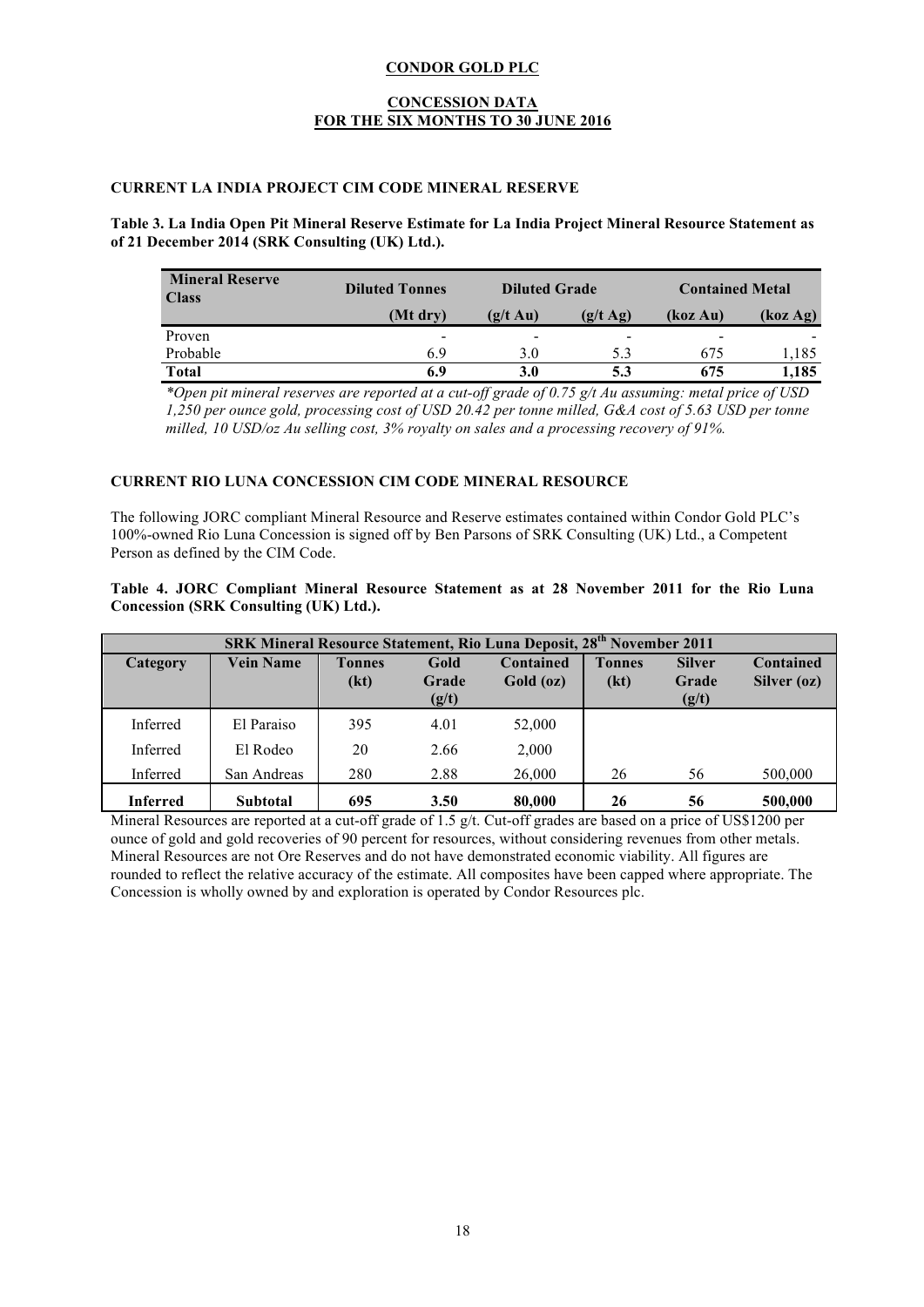#### **CONSOLIDATED STATEMENT OF COMPREHENSIVE INCOME FOR THE SIX MONTHS TO 30 JUNE 2016**

|                                                                                                                            | Six months<br>to 30.06.16<br>unaudited<br>$\pounds$ | Six months<br>to 30.06.15<br>unaudited<br>$\pounds$ |
|----------------------------------------------------------------------------------------------------------------------------|-----------------------------------------------------|-----------------------------------------------------|
| Revenue                                                                                                                    |                                                     |                                                     |
| Net loss arising on foreign translations<br>Administrative expenses                                                        | (794, 039)<br>(376, 260)                            | (1,095,582)<br>(362, 803)                           |
| Operating loss                                                                                                             | (1,170,299)                                         | (1,458,385)                                         |
| Finance income<br>Net gain on financial assets at fair value through profit<br>and loss account                            | 1,361                                               | 3,513                                               |
| Loss before income tax                                                                                                     | (1,168,938)                                         | (1,454,872)                                         |
| Income tax expense                                                                                                         |                                                     |                                                     |
| Loss for the period                                                                                                        | (1,168,938)                                         | (1,454,872)                                         |
| Other comprehensive income/(loss):<br>Currency translation differences<br>Other comprehensive income/(loss) for the period | 2,021,250<br>2,021,250                              | 90,509<br>90,509                                    |
| Total comprehensive income/(loss) for the period                                                                           | 852,312                                             | (1,364,363)                                         |
| Income/(loss) attributable to:<br>Non-controlling interest<br>Owners of the parent                                         | (386)<br>(1,168,552)<br>(1, 168, 938)               | (30)<br>(1,454,842)<br>(1,454,872)                  |
| Total comprehensive income/(loss) attributable to:<br>Non-controlling interest<br>Owners of the parent                     | (7, 859)<br>860,171<br>852,312                      | 699<br>(1,365,062)<br>(1,364,363)                   |
| Loss per share expressed in pence per share:<br>Basic and diluted (in pence)                                               | Note 5<br>(2.46)                                    | (3.62)                                              |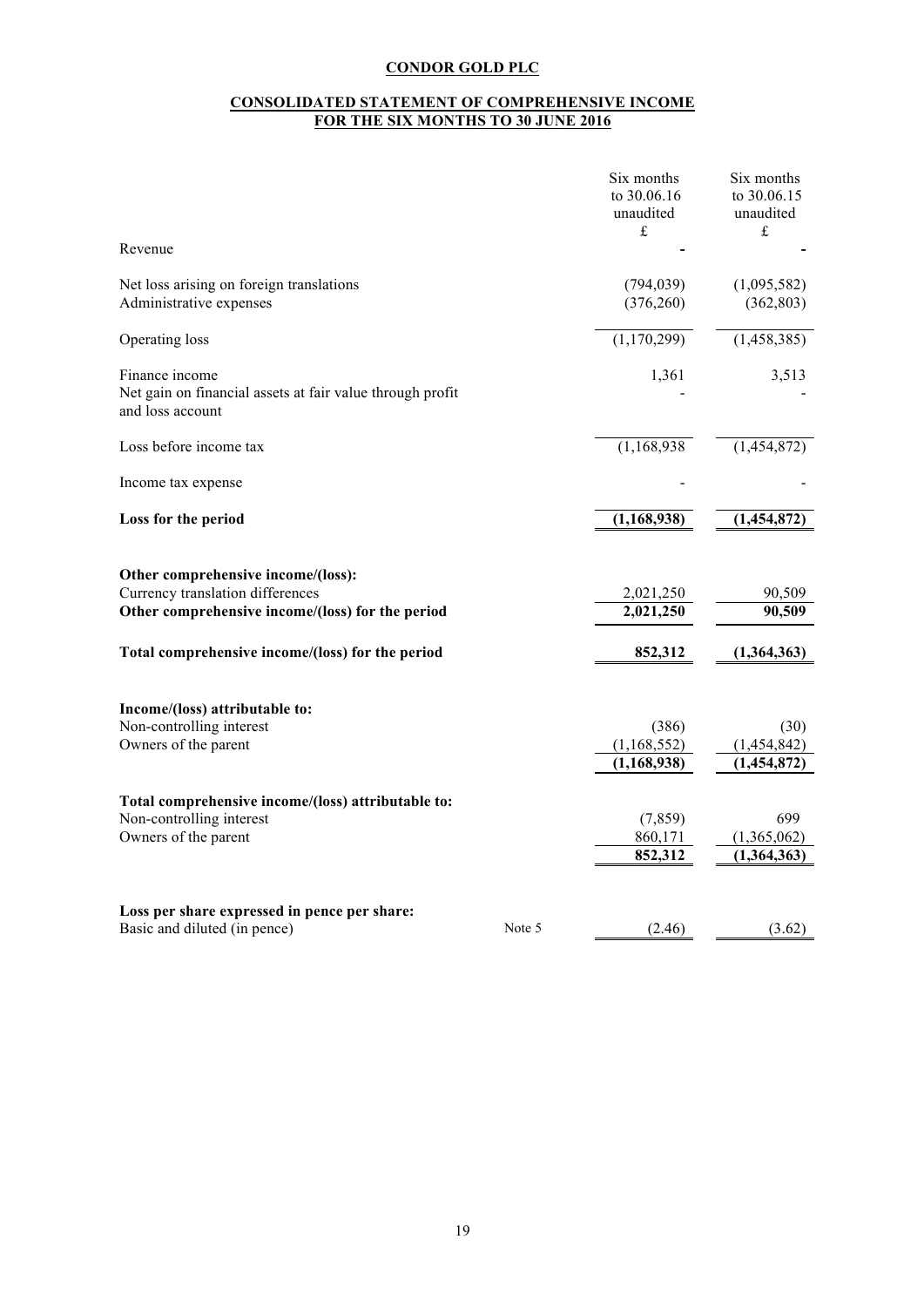#### **CONSOLIDATED STATEMENT OF FINANCIAL POSITION AS AT 30 JUNE 2016**

|                                                        | 30.06.16<br>unaudited | 31.12.15       | 30.06.15<br>unaudited |
|--------------------------------------------------------|-----------------------|----------------|-----------------------|
|                                                        | £                     | $\pounds$      | £                     |
| <b>ASSETS:</b>                                         |                       |                |                       |
| <b>NON-CURRENT ASSETS</b>                              |                       |                |                       |
| Property, plant and equipment                          | 314,659               | 318,513        | 339,212               |
| Intangible assets                                      | 20,338,233            | 18,374,085     | 17,326,980            |
|                                                        | 20,652,892            | 18,692,598     | 17,666,192            |
|                                                        |                       |                |                       |
| <b>CURRENT ASSETS</b><br>Trade and other receivables   |                       |                |                       |
| Financial assets at fair value through profit and loss | 1,040,246             | 945,327        | 1,214,423             |
| Cash and cash equivalents                              | 2,272,992             | 1,105,457      | 2,410,675             |
|                                                        | 3,313,238             | 2,050,784      | 3,625,098             |
|                                                        |                       |                |                       |
| <b>TOTAL ASSETS</b>                                    | 23,966,130            | 20,743,382     | 21,291,290            |
| <b>LIABILITIES:</b>                                    |                       |                |                       |
| <b>CURRENT LIABILITIES</b>                             |                       |                |                       |
| Trade and other payables                               | 112,420               | 559,984        | 569,557               |
|                                                        |                       |                |                       |
|                                                        |                       |                |                       |
| <b>NON-CURRENT LIABILITIES</b>                         |                       |                |                       |
| Other payables                                         |                       |                |                       |
|                                                        |                       |                |                       |
| <b>TOTAL LIABILITIES</b>                               | 112,420               | 559,984        | 569,557               |
|                                                        |                       |                |                       |
| <b>NET CURRENT ASSETS</b>                              | 3,200,818             | 1,490,800      | 3,055,541             |
|                                                        |                       |                |                       |
|                                                        |                       |                |                       |
| <b>NET ASSETS</b>                                      | 23,853,710            | 20,183,398     | 20,721,733            |
|                                                        |                       |                |                       |
| <b>SHAREHOLDERS' EQUITY</b>                            |                       |                |                       |
| Called up share capital                                | 10,570,463            | 9,161,463      | 9,161,463             |
| Share premium                                          | 28,851,728            | 27,442,728     | 27,442,728            |
| Legal reserves                                         | 71                    | 71             | 71                    |
| Exchange difference reserve                            | 3,571,121             | 1,549,871      | 800,985               |
| Share options reserve                                  | 3,556,198             | 3,556,198      | 3,236,680             |
| Retained earnings                                      | (22,695,871)          | (21, 526, 933) | (19, 920, 194)        |
|                                                        |                       |                |                       |
|                                                        | 23,853,710            | 20,183,398     | 20,721,733            |
| <b>TOTAL EQUITY ATTRIBUTABLE TO:</b>                   |                       |                |                       |
| Non-controlling interest                               | (85,258)              | (77, 012)      | (72,518)              |
| Owners of the parent                                   | 23,938,968            | 20,260,410     | 20,794,251            |
|                                                        |                       |                |                       |
|                                                        | 23,853,710            | 20,183,398     | 20,721,733            |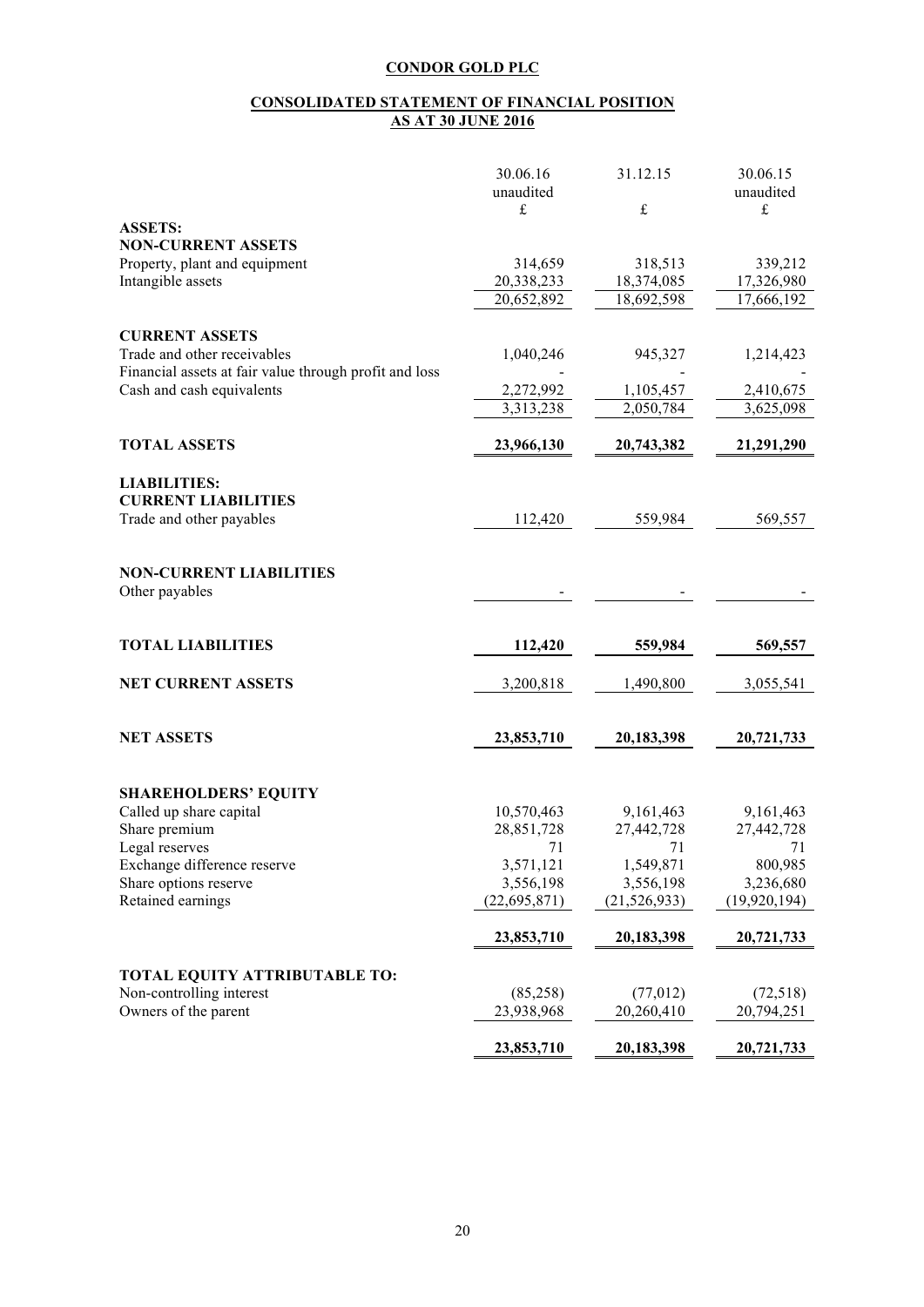## **CONSOLIDATED STATEMENT OF CHANGES IN EQUITY AS AT 30 JUNE 2016**

|                                                                       | Share<br>Capital       | Share<br>premium        | Legal<br>reserve                | Exchange<br>difference<br>reserve | Share<br>option<br>reserve | Retained<br>earnings         | Total           | Non<br>Controlling<br>Interest | <b>Total Equity</b>     |
|-----------------------------------------------------------------------|------------------------|-------------------------|---------------------------------|-----------------------------------|----------------------------|------------------------------|-----------------|--------------------------------|-------------------------|
| At 31 December 2014                                                   | $\pounds$<br>9,161,463 | $\pounds$<br>27,442,728 | $\ensuremath{\mathbf{f}}$<br>71 | £<br>706,506                      | $\pounds$<br>3,236,680     | $\frak{t}$<br>(18, 388, 165) | £<br>22,159,283 | £<br>(73, 187)                 | $\pounds$<br>22,086,096 |
| Comprehensive<br>income:<br>Loss for the year                         |                        |                         |                                 |                                   |                            | (3,061,486)                  | (3,061,486)     | (125)                          | (3,061,611)             |
| Other comprehensive<br>income:<br>Currency translation<br>differences |                        |                         |                                 | 843,095                           |                            |                              | 843,095         | (3,700)                        | 839,395                 |
| Total comprehensive<br>income                                         | 9,161,463              | 27,442,728              | 71                              | 1,549,601                         | 3,236,680                  | (21, 449, 651)               | 19,940,892      | (77, 012)                      | 19,863,880              |
| New shares issued<br>Share based payment                              |                        |                         |                                 |                                   | 319,518                    |                              | 319,518         |                                | 319,518                 |
| At 31 December 2015                                                   | 9,161,463              | 27,442,728              | 71                              | 1,549,601                         | 3,556,198                  | (21, 449, 651)               | 20,260,410      | (77, 012)                      | 20,183,398              |
| Comprehensive<br>income:<br>Loss for the year                         |                        |                         |                                 |                                   |                            | (1,168,552)                  | (1,168,552)     | (386)                          | (1,168,938)             |
| Other comprehensive<br>income:<br>Currency translation<br>differences |                        |                         |                                 | 2,029,109                         |                            |                              | 2,029,109       | (7, 859)                       | 2,021,250               |
| New shares issued<br>Share based payment                              | 1,409,000              | 1,409,000               |                                 |                                   |                            |                              | 2,818,000       |                                | 2,818,000               |
| At 30 June 2016                                                       | 10,570,463             | 28,851,728              | 71                              | 3,578,710                         | 3,556,198                  | (22, 618, 203)               | 23,938,967      | (85, 257)                      | 23,853,710              |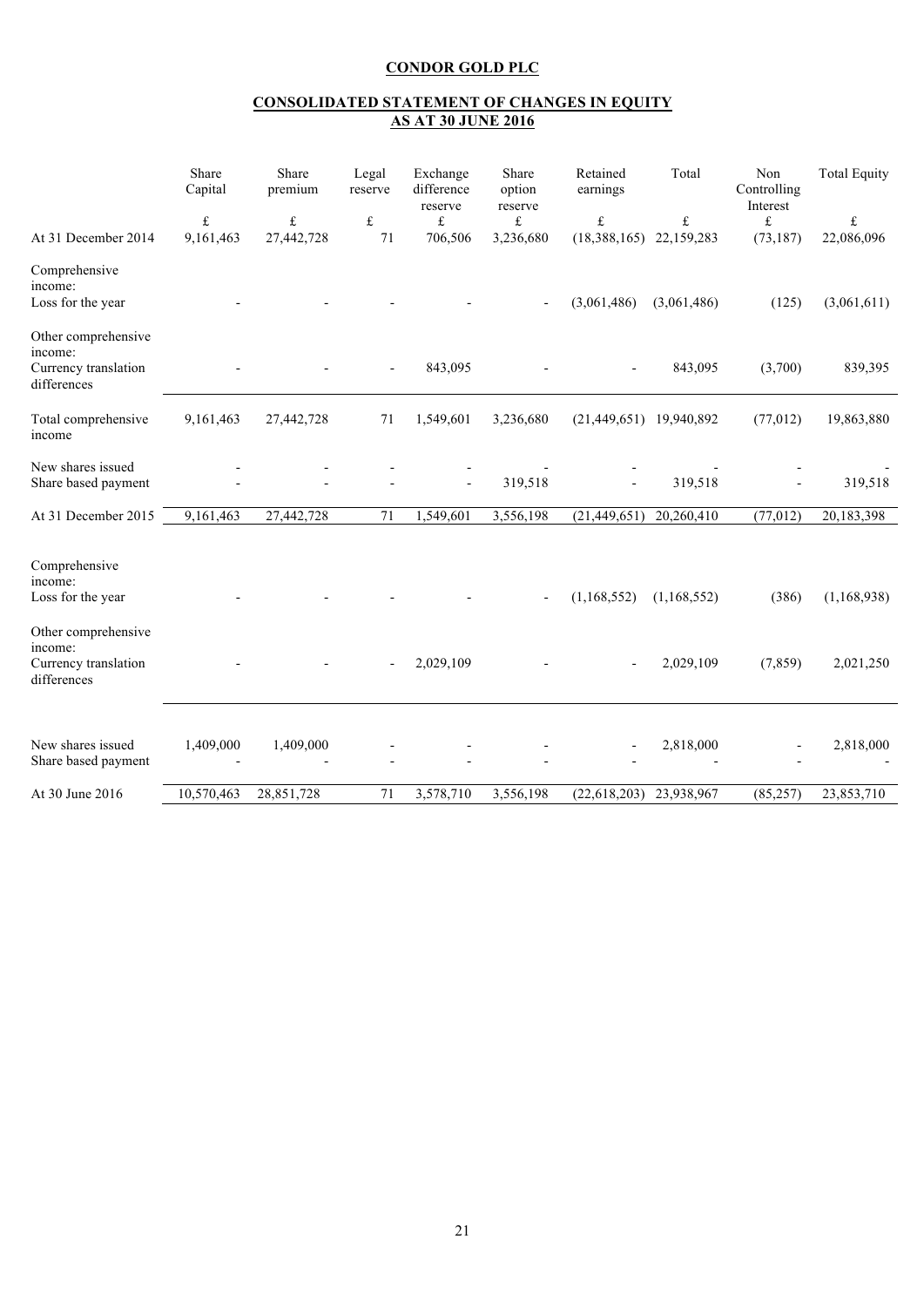#### **CONSOLIDATED CASH FLOW STATEMENT AS AT 30 JUNE 2016**

|                                                    | Six months    | Six months    |
|----------------------------------------------------|---------------|---------------|
|                                                    | to 30.06.16   | to 30.06.15   |
|                                                    | unaudited     | unaudited     |
|                                                    | £             | £             |
| Cash flows from operating activities               |               |               |
| Loss before tax                                    | (1,168,938)   | (1,454,872)   |
| Depreciation charges                               | 36,530        | 1,035         |
| Profit/(loss) on sale of tangible fixed assets     |               |               |
| Impairment charge of intangible fixed assets       | 18,045        | 17,017        |
| Finance income                                     | (1, 361)      | (3,513)       |
|                                                    | (1, 115, 724) | (1,440,333)   |
| (Increase)/decrease in trade and other receivables | (94, 919)     | (247,007)     |
| Increase/(decrease) in trade and other payables    | (447, 564)    | (1, 560)      |
| Income tax paid                                    |               |               |
| Net cash absorbed in operating activities          | (1,658,207)   | (1,688,900)   |
|                                                    |               |               |
| Cash flows from investing activities               |               |               |
| Purchase of intangible fixed assets                | (869, 111)    | (1, 112, 030) |
| Purchase of tangible fixed assets                  | (12, 528)     | (27, 720)     |
| Interest received                                  | 1,361         | 3,513         |
| Net cash absorbed in investing activities          | (880, 278)    | (1, 136, 237) |
| <b>Cash flows from financing activities</b>        |               |               |
| Issue of shares                                    | 2,818,000     |               |
| Net cash absorbed in financing activities          | 2,818,000     |               |
|                                                    |               |               |
| (Decrease)/increase in cash and cash equivalents   | 279,515       | (2,825,137)   |
| Cash and cash equivalents at beginning of period   | 1,105,457     | 4,761,128     |
| Exchange losses on cash and bank                   | 888,020       | 474,684       |
| Cash and cash equivalents at end of period         | 2,272,992     | 2,410,675     |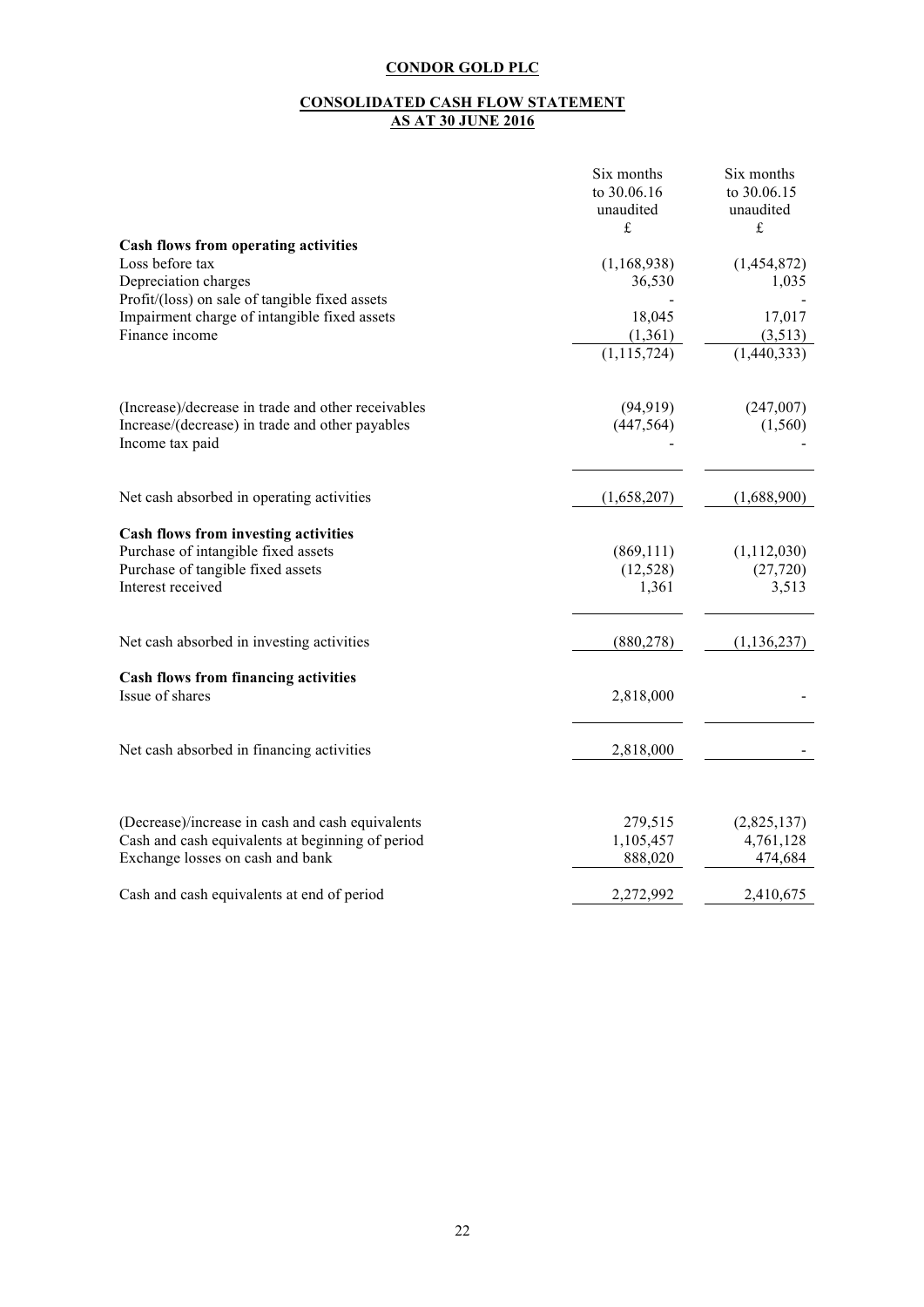#### **NOTES TO THE FINANCIAL STATEMENTS FOR THE SIX MONTHS TO 30 JUNE 2016**

#### **1. COMPLIANCE WITH ACCOUNTING STANDARDS**

#### **Basis of preparation**

This financial information has been prepared in accordance with IAS 34 "Interim financial reporting" as adopted by the European Union. The standards have been applied consistently. The statutory accounts for the year ended 31 December 2014, which have been filed with the Registrar of Companies, were prepared under IFRS and IFRIC interpretations as adopted by the European Union and with those parts of the Companies Act 2006 applicable to companies preparing their account under IFRS. The auditors reported on those accounts; their Audit Report was unqualified and did not contain a statement under either Section 237(2) or Section 237(3) of the Companies Act 2006.

The Interim Report is unaudited and does not constitute statutory financial statements as defined in section 434 of the Companies Act 2006.

The Interim Report for the six months ended 30 June 2016 was approved by the Directors on 23<sup>rd</sup> September 2016.

The directors consider the going concern basis to be appropriate based on cash flow forecasts and projections and current levels of commitments, cash and cash equivalents.

The comparative period presented is that of the six months ended 30 June 2015. The directors are of the opinion that due to the nature of the group's activities and the events during that period these are the most appropriate comparatives for the current period.

Copies of the Interim Report are available from the Company's website www.condorgold.com

# **2. ACCOUNTING POLICIES**

The interim financial information for the six months ended 30 June 2016 has been prepared on the basis of the accounting policies set out in the most recently published financial statements for the Group for the year ended 31 December 2015, which are available on the Company's website www.condorgold.com as the company does not anticipate the addition of new standards to the Group's results for the year ended 31 December 2016.

#### **3. REVENUE AND SEGMENTAL REPORTING**

The Group has not generated any revenue during the period.

The Group's operations are located in England, El Salvador and Nicaragua.

The following is an analysis of the carrying amount of segment assets, and additions to plant and equipment, analysed by geographical area in which the assets are located.

The Group's results by reportable segment for the period ended 30 June 2016 are as follows:

|                                    | UK<br>2016<br>£ | El Salvador<br>2016<br>£ | Nicaragua<br>2016<br>£   | <b>Consolidation</b><br>2016<br>£ |
|------------------------------------|-----------------|--------------------------|--------------------------|-----------------------------------|
| <b>RESULTS</b><br>Operating (loss) | (302, 147)      | (3,877)                  | (776, 414)               | (1,170,299)                       |
| Interest income                    | 1,347           | 14                       | $\overline{\phantom{a}}$ | 1,361                             |
| Income tax expense                 |                 |                          |                          |                                   |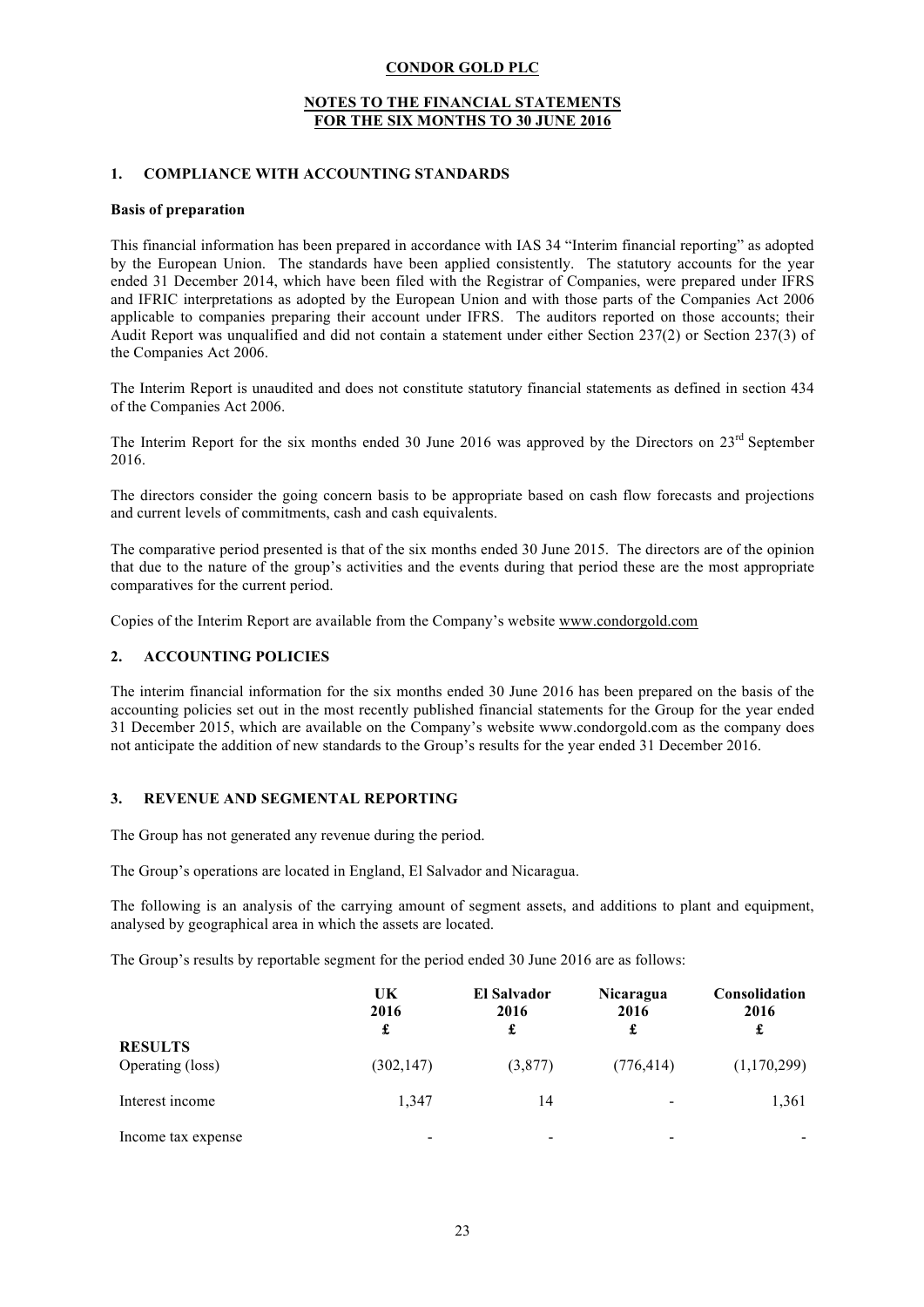#### **NOTES TO THE FINANCIAL STATEMENTS FOR THE SIX MONTHS TO 30 JUNE 2016**

## **3. REVENUE AND SEGMENTAL REPORTING - continued**

#### **Assets**

All transactions between each reportable segment are accounted for using the same accounting policies as the Group uses.

|                                         | UK<br>2016<br>£ | <b>El Salvador</b><br>2016<br>£ | Nicaragua<br>2016<br>£        | <b>Consolidation</b><br>2016<br>£ |
|-----------------------------------------|-----------------|---------------------------------|-------------------------------|-----------------------------------|
| <b>ASSETS</b>                           |                 |                                 |                               |                                   |
| Total assets                            | 2,300,306       | 4,635,313                       | 17,116,524                    | 23,966,130                        |
|                                         | UK<br>2016<br>£ | <b>El Salvador</b><br>2016<br>£ | <b>Nicaragua</b><br>2016<br>£ | Consolidation<br>2016<br>£        |
| <b>LIABILITIES</b><br>Total liabilities | (21, 720)       | (905)                           | (89, 795)                     | (112, 420)                        |

The Group's results by reportable segment for the period ended 30 June 2015 are as follows:

|                                    | UK<br>2015<br>£ | <b>El Salvador</b><br>2015<br>£ | Nicaragua<br>2015        | <b>Consolidation</b><br>2015 |
|------------------------------------|-----------------|---------------------------------|--------------------------|------------------------------|
| <b>RESULTS</b><br>Operating (loss) | (1,167,673)     | (337)                           | (290, 375)               | (1,458,385)                  |
| Interest income                    | 3,480           | 33                              | $\overline{\phantom{a}}$ | 3,513                        |
| Income tax expense                 | -               | ٠                               | -                        |                              |

## **Assets**

All transactions between each reportable segment are accounted for using the same accounting policies as the Group uses.

| <b>ASSETS</b>                           | UK        | <b>El Salvador</b> | Nicaragua  | <b>Consolidation</b> |
|-----------------------------------------|-----------|--------------------|------------|----------------------|
|                                         | 2015      | 2015               | 2015       | 2015                 |
|                                         | £         | £                  | £          | £                    |
| Total assets                            | 2,733,640 | 4,724,391          | 13,833,259 | 21,291,290           |
|                                         | UK        | <b>El Salvador</b> | Nicaragua  | Consolidation        |
|                                         | 2015      | 2015               | 2015       | 2015                 |
|                                         | £         | £                  | £          | £                    |
| <b>LIABILITIES</b><br>Total liabilities | (417,064) |                    | (152, 493) | (569, 557)           |